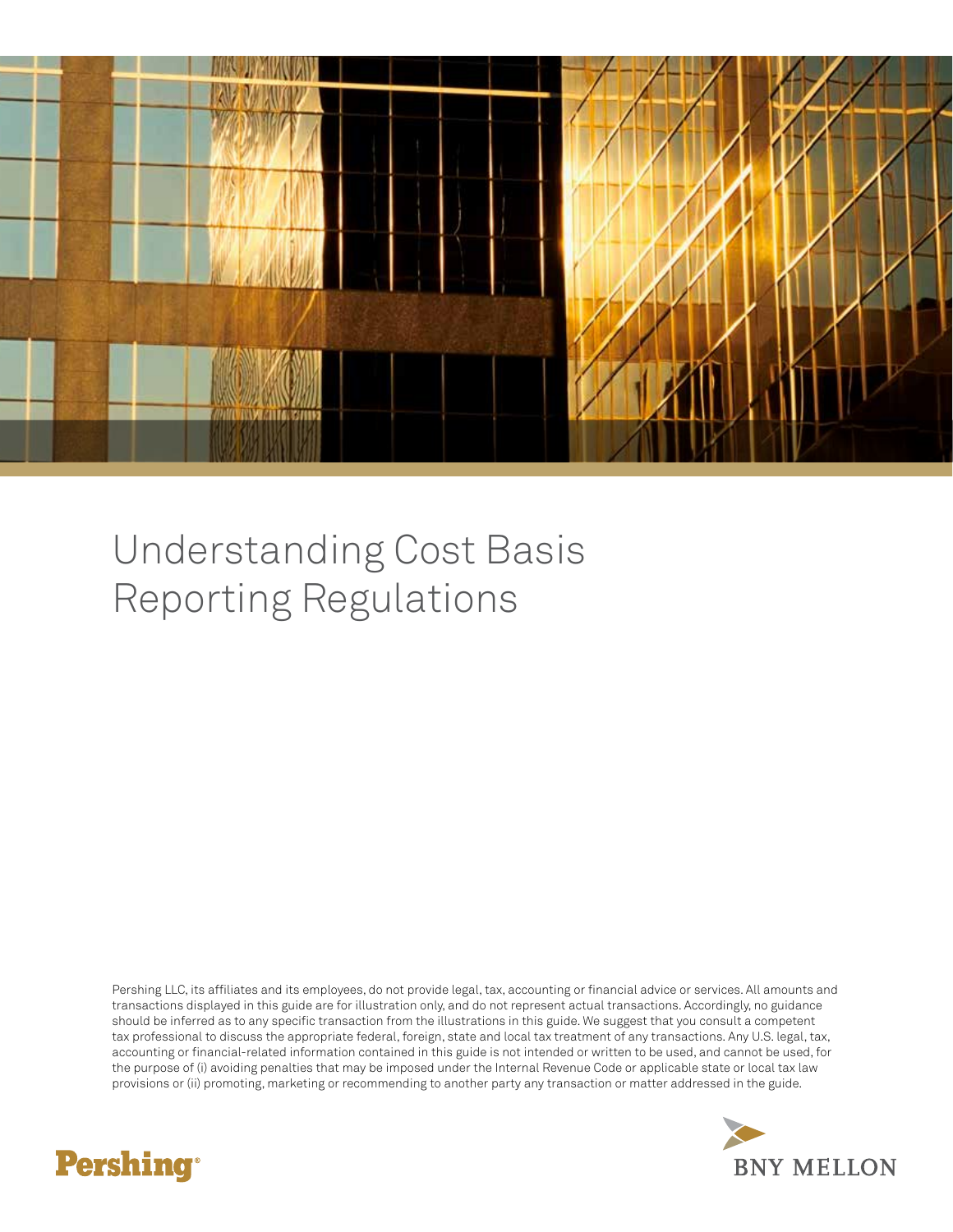### **Contents**

| <b>Executive Summary</b>                      | 3  |
|-----------------------------------------------|----|
| Introduction                                  | 4  |
| Cost Basis 101-A Brief Description            | 4  |
| The Impact to the Financial Services Industry | 5  |
| Pershing's Tax and Cost Basis Systems         | 7  |
| Need-to-Know Information-Complex Transactions | 8  |
| <b>Comparing Election Strategies</b>          | 11 |
| Conclusion                                    | 15 |
| Glossary                                      | 16 |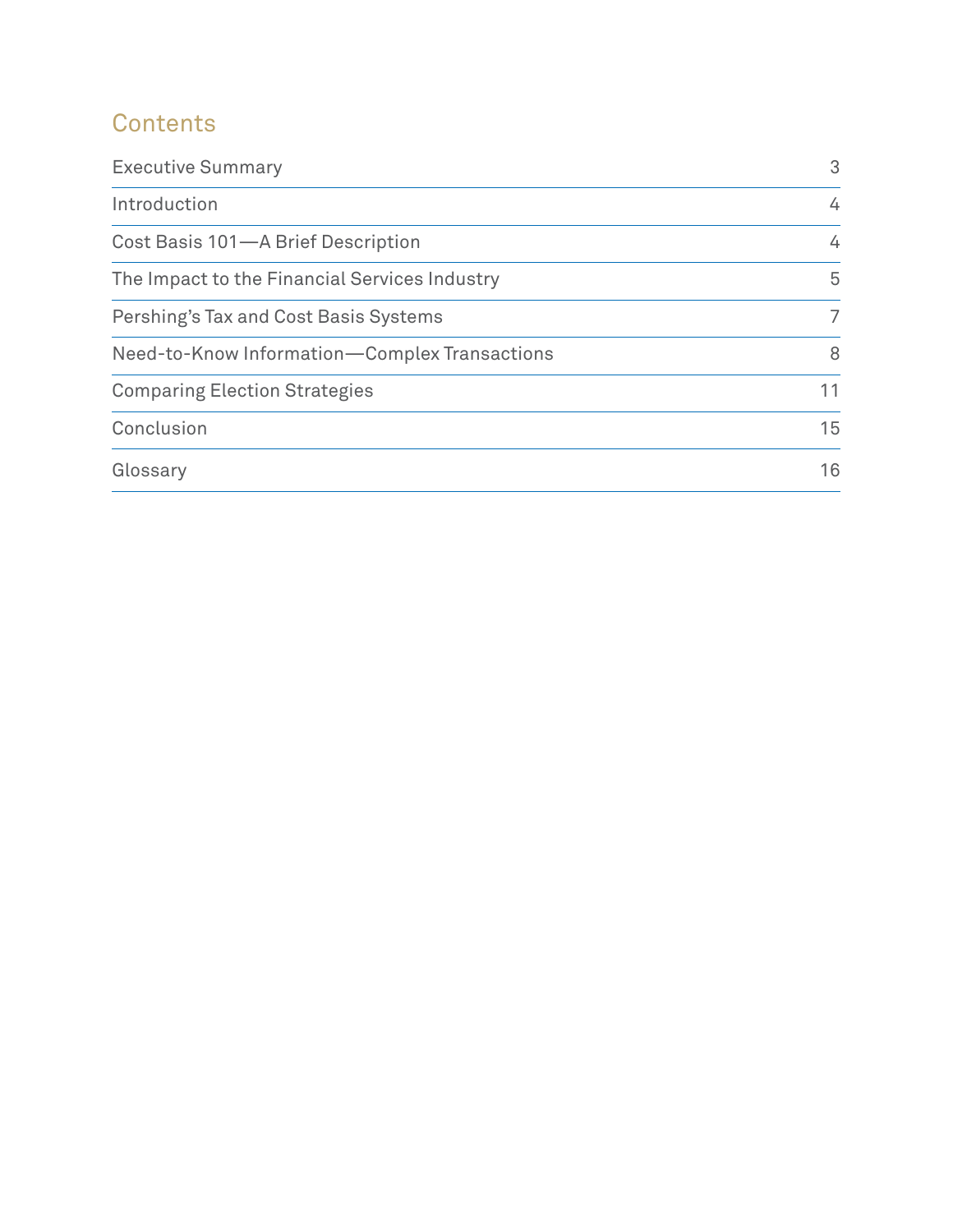## Executive Summary

The Emergency Economic Stabilization Act (the Act) was signed into law in October 2008. It requires the financial services industry to provide cost basis and detailed gain and loss information to investors on Internal Revenue Service (IRS) 1099-B forms. The tax rules have been phased in over time, beginning with stocks in 2011, mutual funds and dividend reinvestment plans (DRPs) in 2012, less complex debt (bond) instruments and options in 2014, more complex debt in 2016, and transfer statement reporting in 2017.

Firms responsible for this Treasury Department and IRS requirement must continue to comply with the rules or risk potential penalties. Affected firms must be prepared to record cost basis of acquired securities for tax purposes, provide investors with the ability to elect and change lot selection methods, and differentiate reporting and processing of covered and noncovered securities. They also must calculate and tax report certain wash sales, change timing of short sale reporting and backup withholding, and monitor and determine the effect of corporate actions on the cost basis of security positions.

A challenge facing U.S. financial services firms, including brokers,<sup>1</sup> has been managing complex securities transaction types, each of which comes with its own set of issues and implications. Wash sale calculations, for example, require cost basis and holding period adjustments that are often quite detailed. Short sales need to be reported during the tax year the sales are closed, not the year they are opened. Mutual funds and covered equity DRPs are allowed to use the average cost basis method, with first-in, first-out (FIFO) provided as a default disposition method for these average cost positions.

On average cost accounts, most, if not all, financial services firms, when calculating average cost, elected to segregate pre-2012 and post-2011 positions rather than to bifurcate the positions into covered and noncovered shares for accounts using cost basis.

For many firms, updating systems to ensure compliance with the regulations is being done by outsourcing providers like Pershing, a BNY Mellon company. Pershing has developed a comprehensive cost basis reporting strategy to ensure our clients are properly prepared.

This guide focuses on the following financial services firms which were affected by cost basis regulations. These include, but not limited to, securities clearing organizations, brokers and brokerdealers, banks, mutual fund companies, custodians, issuers/ transfer agents, (corporate stock) plan administrators, advisor firms and registered investment advisory firms.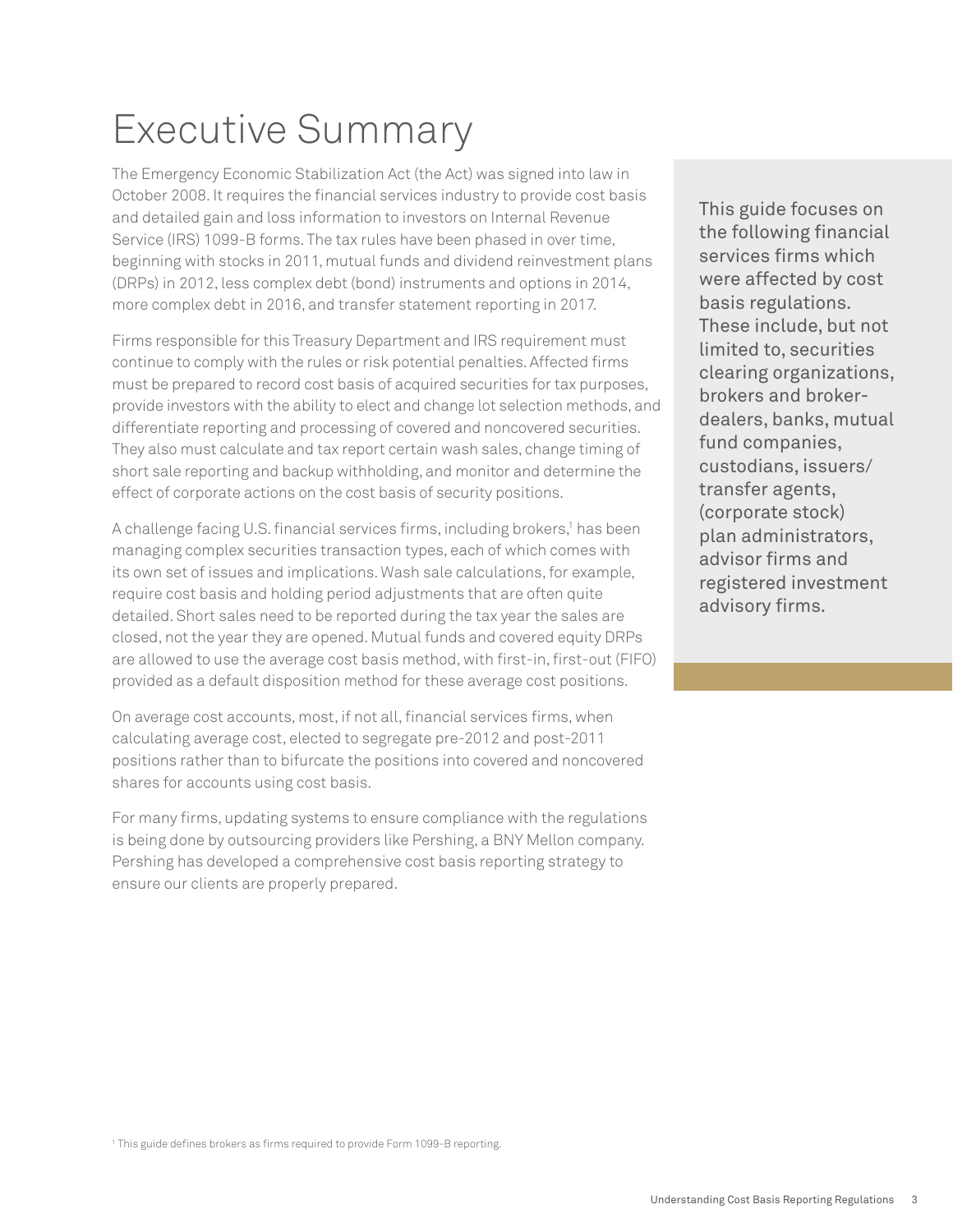## Introduction

The IRS presumed that vital tax dollars were lost every year as a result of taxpayers incorrectly reporting their capital gains and losses on the securities they had purchased. To minimize this, the cost basis reporting regulations required U.S. financial services firms to provide cost basis and detailed gain or loss reporting for the first time in 2012.

Beginning in 2012 for 2011 tax year reporting, certain U.S. financial services firms were required to report adjusted cost basis, holding period information and certain wash sale information on investors' Form 1099-B for covered shares of stock.

## Cost Basis 101—A Brief Description

At its most basic level, cost basis is the original purchase price of a security, plus fees and commissions of covered securities (that is, securities acquired on or after the applicable effective date, as opposed to noncovered securities). In addition to reporting gross proceeds, certain U.S. financial organizations are now required to report the original (or the adjusted) cost (the cost basis of the security sold), the gain or loss on the sale, whether the gain or loss is long-term or short-term and whether any reported loss is disallowed due to the special application of the wash sale rules.

Cost basis may be adjusted for a number of factors, including corporate actions (such as stock splits and mergers), wash sales and dividend adjustments, and the firm generally is required to report the adjusted cost for all sales. The following is a breakdown of basic steps and key factors related to calculating adjusted cost basis:

| <b>Steps</b>                        | <b>Key Factors/Issues</b>                                                                                                 |
|-------------------------------------|---------------------------------------------------------------------------------------------------------------------------|
| Determine Original Cost Basis       | If purchased: Price paid plus costs                                                                                       |
|                                     | If acquired by gift: Carry over basis or the fair market value on<br>the date of the gift                                 |
|                                     | If inherited: Value is provided by the estate representative or<br>defaulted to fair market value as of the date of death |
| <b>Adjust for Corporate Actions</b> | Includes mergers, acquisitions, spinoffs, stock rights, splits<br>and dividends                                           |
|                                     | > Voluntary corporate actions and mergers should be handled at<br>account level                                           |
|                                     | > Complete data is essential, including for foreign securities                                                            |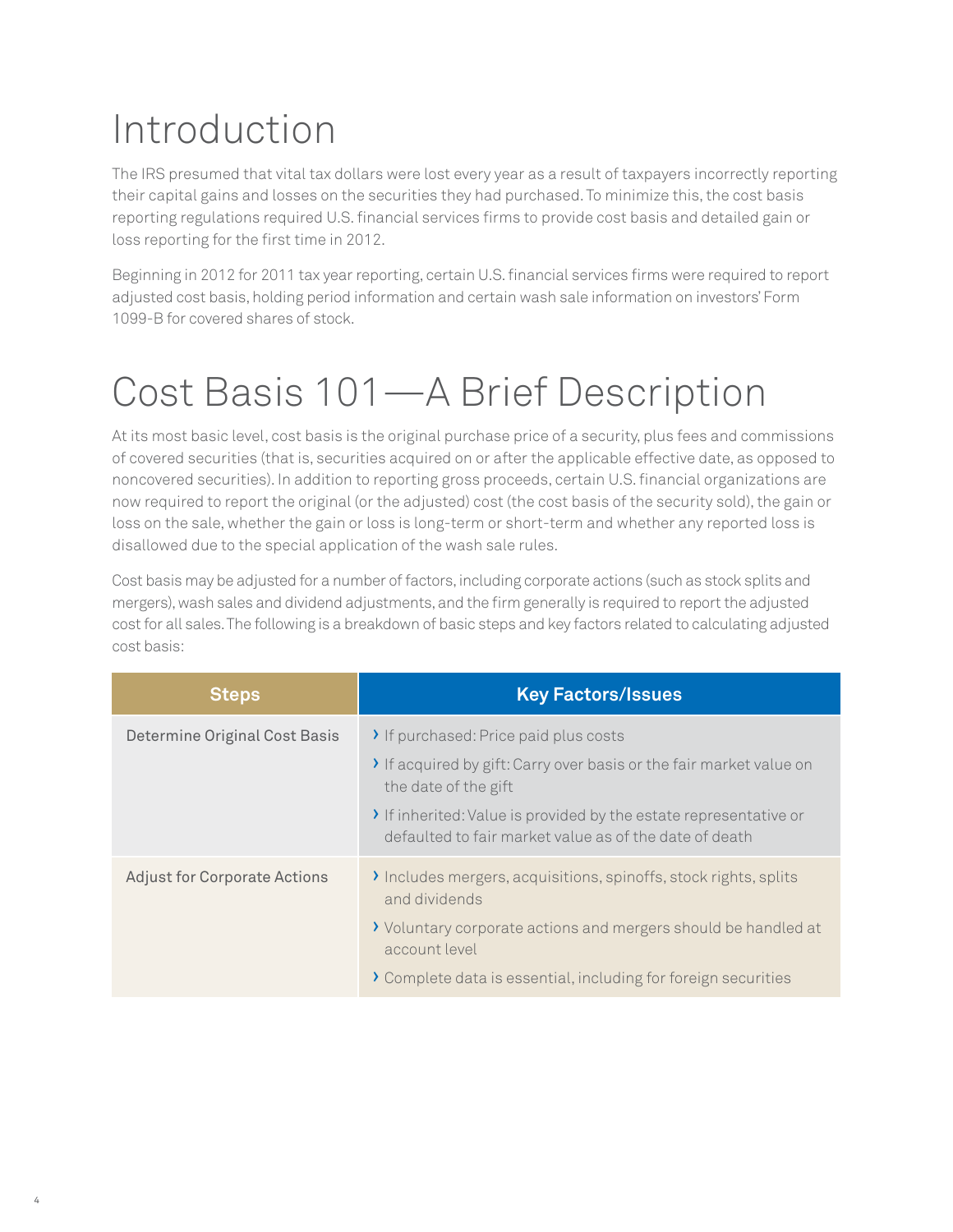| <b>Steps</b>                                     | <b>Key Factors/Issues</b>                                                                                                                                                       |
|--------------------------------------------------|---------------------------------------------------------------------------------------------------------------------------------------------------------------------------------|
| <b>Adjust for Wash Sales</b><br>(or Short Sales) | ◆ Wash sales: Tax sub-lots must be created and tracked and<br>holding period adjusted<br>> Short sales: Complex and challenging to accurately account<br>and report             |
| Determine Gain/Loss                              | > Must track and report the amount and character of gain/loss<br>(and disallowed loss due to the special application of the wash<br>sale rules) for all covered securities sold |

Under the legislation, certain U.S. financial services firms are required to report investors' cost basis when securities are sold. Previously, firms were only required to report gross proceeds for such transactions. Further, firms not only have to report cost basis for the covered securities sold, but also whether the sales are short-term gains or losses—for holdings of a year or less—or long-term gains or losses. Long-term gains are taxed at capital gains tax rates, while short-term gains are taxed at higher ordinary income tax rates. The effective dates for which cost basis must be reported are as follows:

| <b>Reporting Requirement</b>                                                                                                                                                                                                                            | <b>Effective Date</b> |
|---------------------------------------------------------------------------------------------------------------------------------------------------------------------------------------------------------------------------------------------------------|-----------------------|
| Stock in a corporation                                                                                                                                                                                                                                  | January 1, 2011       |
| Mutual fund shares, including eligible dividend reinvestment plan (DRP) shares<br>and exchange-traded funds (ETFs) that are treated like mutual funds                                                                                                   | January 1, 2012       |
| Less complex debt instruments (bonds) and options                                                                                                                                                                                                       | January 1, 2014       |
| More complex debt instruments, including bonds with more than one rate,<br>convertible bonds, stripped bonds or stripped coupons, payment-in-kind (PIK)<br>bonds, foreign debt, foreign currency debt, some private issues and<br>physical certificates | January 1, 2016*      |

\* Transfer statement reporting for less complex debt and options, which was delayed to 2015, became effective as of January 1, 2015. Transfer statement reporting for more complex debt is delayed to 2017.

### The Impact to the Financial Services Industry

The tax rules impacted all participants, including Pershing, $^2$  in the financial services industry that issue Form 1099-B. This includes securities clearing organizations, brokers, banks, custodians and mutual funds. Other financial services participants, such as (corporate stock) plan administrators and transfer agents, are required to issue transfer statements under the new tax rules reporting the transfer of covered and noncovered securities, but not Form 1099-B tax reports.

<sup>2</sup> Pershing is responsible for Form 1099-B reporting and transfer statements for all U.S. fully disclosed brokerage accounts.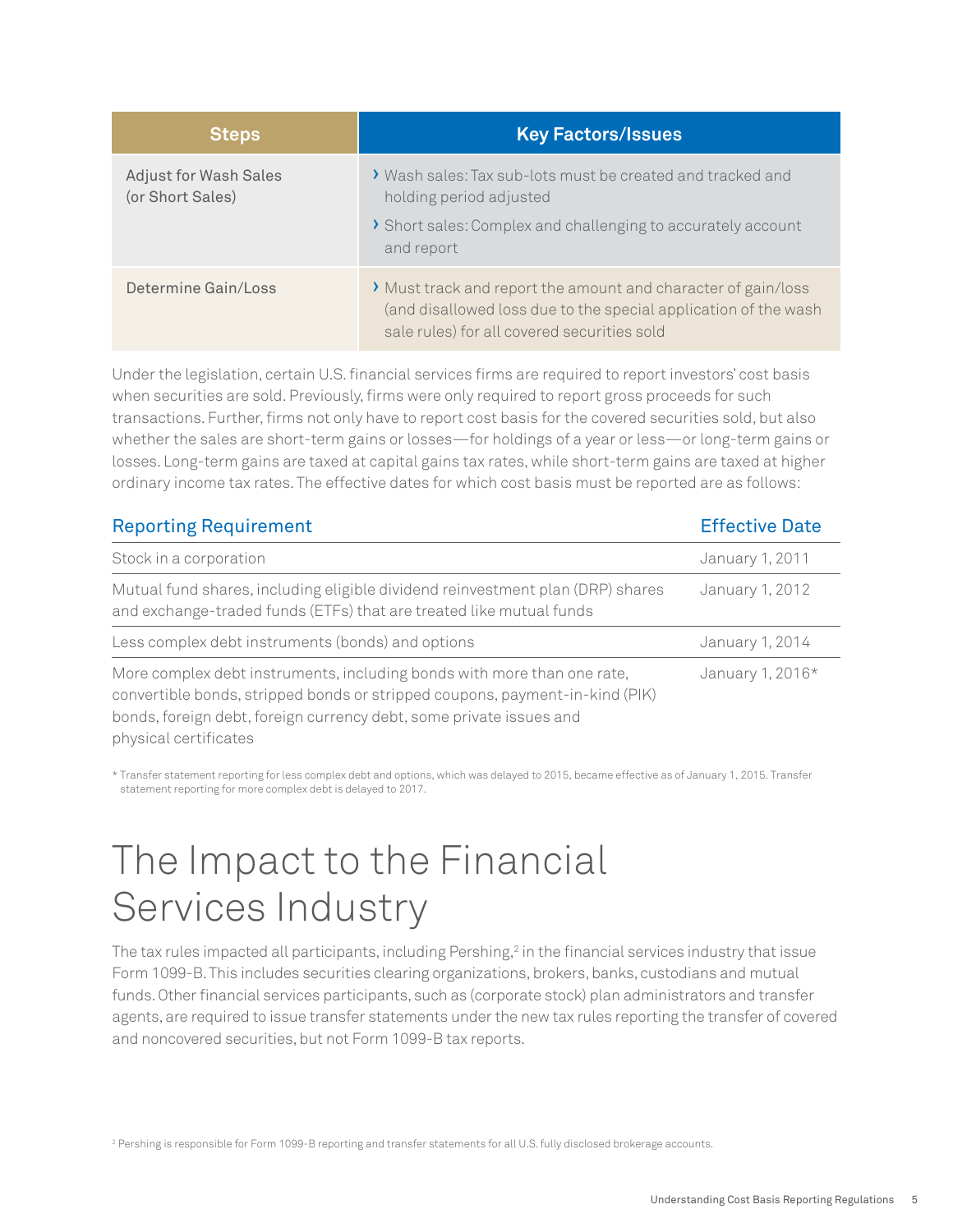#### **Here is how key industry participants were impacted:**

### **DTCC**

The Cost Basis Reporting Service (CBRS) is an offering by DTCC Solutions LLC. This service was previously linked to the Automated Customer Account Transfer Service (ACATS) and passes cost basis from broker to broker when an ACATS transfer occurred. With the legislation, DTCC was challenged by the industry to expand the CBRS beyond the ACATS service and have it become the central hub for passing on cost basis for all security movements.

#### Custodians and Securities Clearing Organizations including Pershing

Pershing has used the CBRS system from inception and has modified its systems to be compliant with each year's enhancements. Among the biggest challenges faced by reporting financial organizations was integrating with all industry players and all the new and existing cost basis systems. While progress has been made, there are still issues with debt and options.

#### Issuers and Transfer Agents

Issuers and transfer agents currently control all the physical certificates and maintain direct registration accounts (DRS) for millions of investors. In 2011, they were required to maintain cost basis for the first time and pass it on to the executing firm. What this means is cost basis for physical certificates remain at the agent not the broker even when securities are held in physical form at the broker (safekeeping). Cost basis information provided by clients may be overlaid by an issuer or agent upon cancellation of the physical certificate.

Note: In almost all cases, issuers and transfer agents were not storing cost basis information because they were not subject to the cost basis rules until 2011. If transfers occurred from these entities, clients will not receive cost basis if the acquisition date was before 2011.

#### **Banks**

Banks typically transfer accounts outside of the ACATS service. When the legislation became effective, banks were required to also provide cost basis reporting information and will likely look to use a more automated method.

### (Corporate Stock) Plan Administrators

When companies issue stock as compensation, Pershing has typically relied on the recipient of the compensation to provide the cost basis. With the changes, many plan administrators had to develop ways to calculate cost basis and pass it along with the securities.

#### Mutual Fund Companies

Mutual fund companies were not subject to the cost basis rules until 2012, when they were required to develop a method for maintaining and passing on cost basis information for firms not on the ACATS service.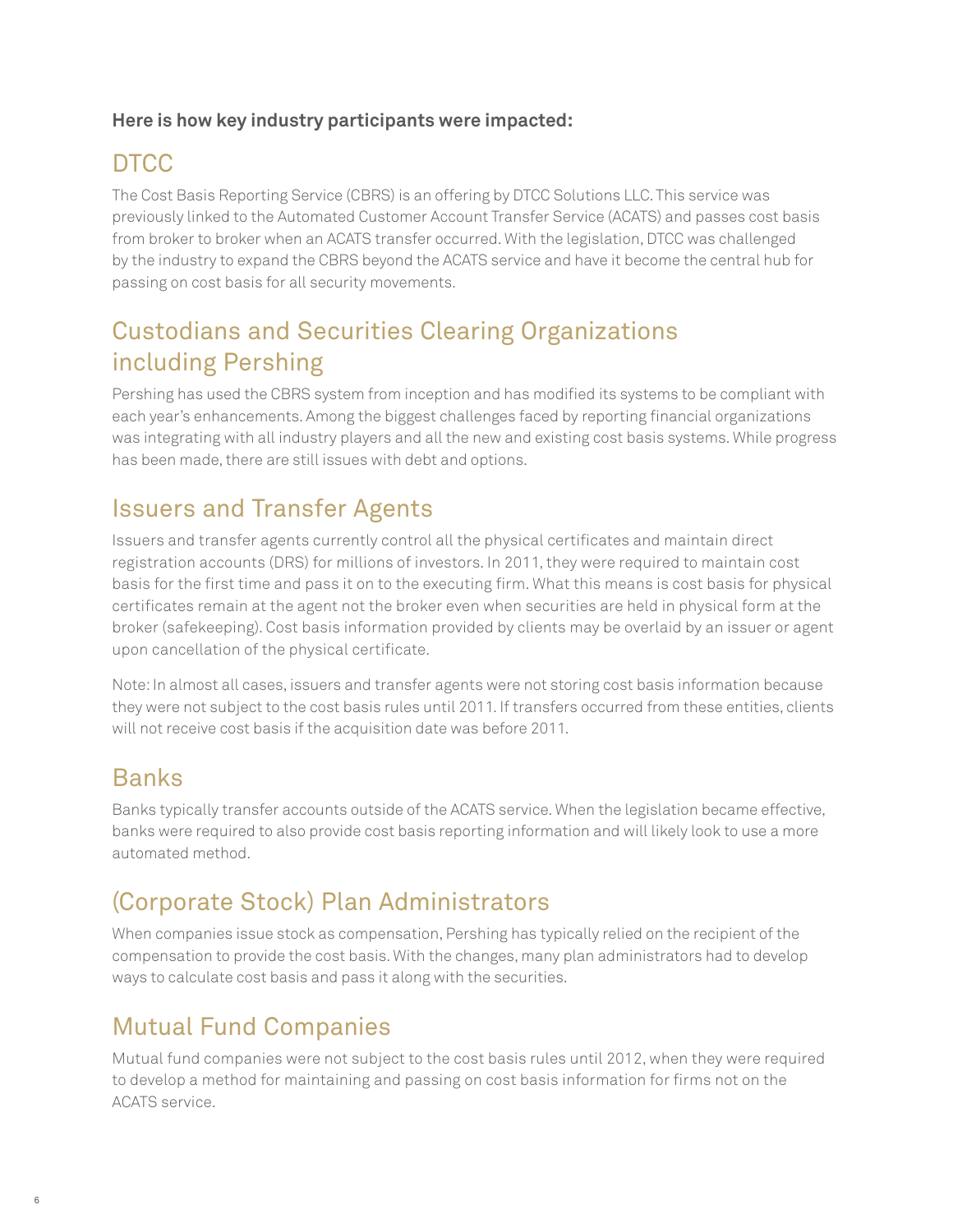#### Advisors and Registered Investment Advisors

Advisors and registered investment advisors were challenged to explain a number of nuances of the legislation to their clients. These included why some items are subject to cost basis reporting and others are not. For example, why wash sale rules are applied differently for Form 1099-B and tax return reporting purposes, and when short sales are reported. In 2014, this group was challenged to explain the complex elections for bond amortization and accretion.

#### Investors

Investors no longer have the luxury of deciding which lots they want to apply to each sale trade at the time they calculate gains and losses on the sold securities. They now must decide which lots to apply to a sale generally no later than settlement date, as Pershing will report cost basis for the sold lots on Form 1099-B.

## Pershing's Tax and Cost Basis Systems

#### **Over the past few years, Pershing has done extensive remediation to its systems. Key enhancements are highlighted below:**

- › Allowing investors to select tax lots at time of trade and up to and including settlement date
- › Notifying investors of the tax lots to be disposed
- › Enabling investors to select and change their position methodology of disposing of tax lots
- › Differentiating processing of covered and noncovered securities, DRPs and non-DRPs
- › Enhancing Form 1099-B to capture all cost basis updates
- › Reporting on wash sales including the disallowed amounts and reporting short sales at the time the sale is closed rather than when opened
- › Tracking corporate actions to adjust cost basis on current positions and transferred positions

#### **Pershing has also updated its systems in NetX360®**

- › Selecting Tax Lots—Pershing expanded its online service to allow for the selection of tax lots for partial bond and option dispositions at either the point of trade or the asset movement entry, or up to and including settlement date.
- › Passing Tax Lots—Pershing continues to use DTCC's CBRS to transfer cost for all security movement types that occur throughout the industry.
- › Notification Enhancements:
	- Expanded the standard files for each phase of the regulations.
	- Added the disposition method to the trade confirmations and debit advices.
	- Provided its clients with the option of displaying expanded cost basis reporting, allowing investors to review their potential tax picture throughout the year.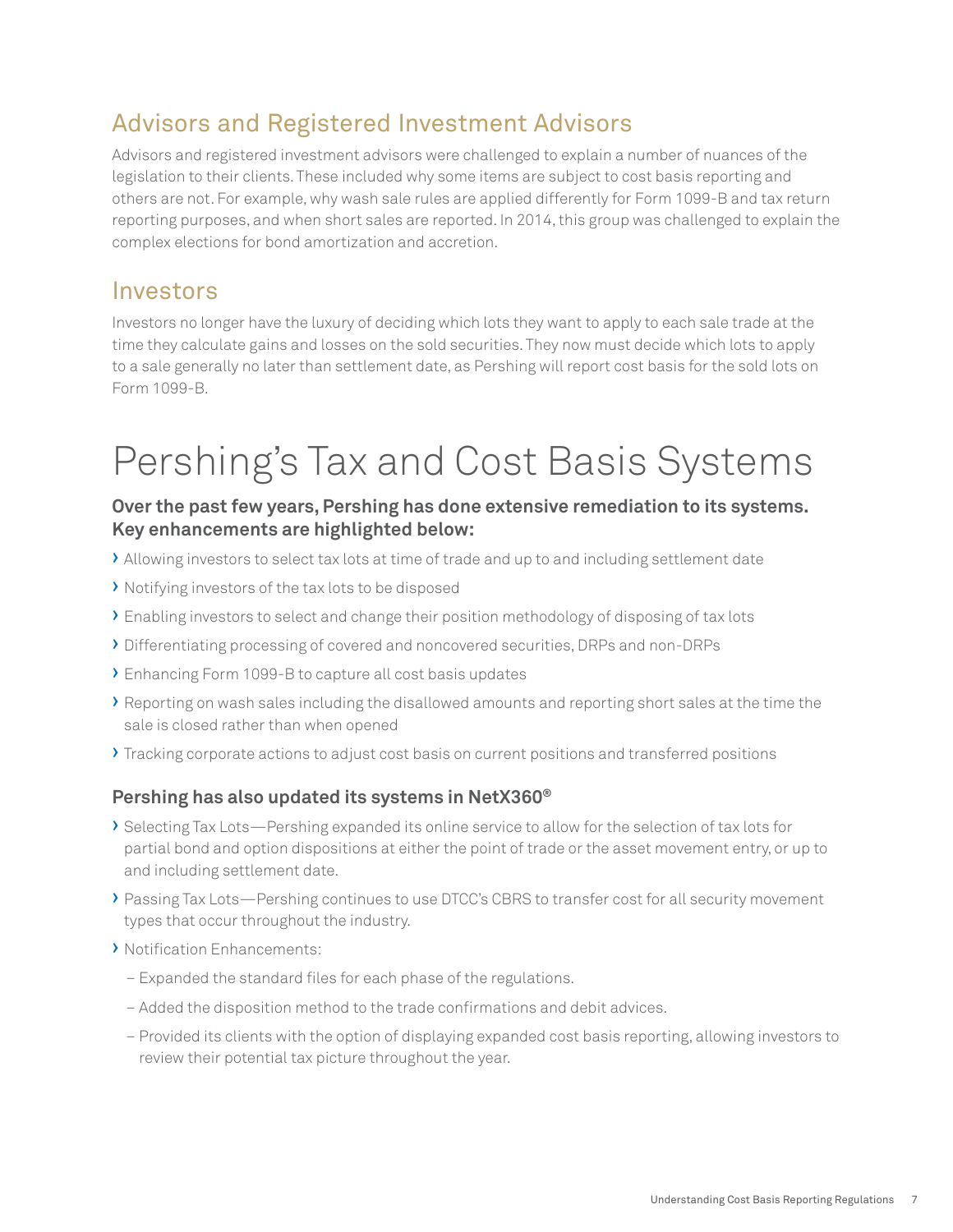## Need-to-Know Information— Complex Transactions

Dealing with complex transaction types and ensuring compliance with the cost basis reporting requirements remains a real challenge. Among those are corporate actions, gifts and inheritances, lot relief methods, mutual funds and DRPs, short sales and wash sales. Each of these is briefly highlighted below.

### Corporate Actions

Corporate actions include taxable and non-taxable events that affect a company's capital structure, such as stock splits, reverse splits, stock dividends, spinoffs, mergers and tender offers. Such activity can affect the basis and holding period of stocks and securities, triggering recognition of gain or loss for the investor. Rules enacted as part of the cost basis legislation require issuers to report publicly on the quantitative effect of their corporate actions. This, in turn, requires certain U.S. financial organizations to monitor reported information through a potentially manual intensive process.

#### Gifts and Inheritances

Securities that are gifted or inherited generally keep their original covered status at the time of transfer. The cost basis for these shares may be determined by special valuation rules. For inherited shares, the legal representative of the estate must provide the date of death or alternate valuation date values as determined for federal estate tax purposes or the reporting financial organization will apply the fair market value as of the date of death upon transfer from the decedents account. Pershing has created a special form to assist clients with capturing all of the required information needed on complex death scenarios (e.g., trusts accounts). For gifted shares, the donor's original cost basis and the fair market value of the shares on the date of the gift will be used for transfer statement purposes.

### Lot Relief Methods

A lot refers to a block of information on the purchase of a security that includes a unique pre-unit date, cost and number of shares that distinguishes it from all other purchases (it is typically a single buy transaction). To compute the gain or loss of securities sold, the proper lot (or lots) of securities held by the investor must be determined—a process referred to as lot relief. Lot relief methods include FIFO, specific identification of lots, averaging and various selection methods.

The tax rules require firms to use FIFO or average as the default lot selection method for all sales of covered stock unless the investor requests to change from the FIFO method to another permitted and offered lot selection method. Under the cost basis reporting requirements, investors must identify and communicate the lot selection method to be used in connection with sale of stock generally no later than the settlement date (or the time for settlement under SEC rules, if earlier). Otherwise, the default lot method must be used to determine cost basis for calculating gain or loss on the sale to be reported on Form 1099-B.

For mutual fund and DRP shares, the default lot selection method now applies to covered mutual funds or DRP shares, except where the investor elects the average cost or other permitted methods for such covered shares. In average cost, the lots are disposed of in FIFO order and the special single account election belongs to certain financial organizations, not the investor.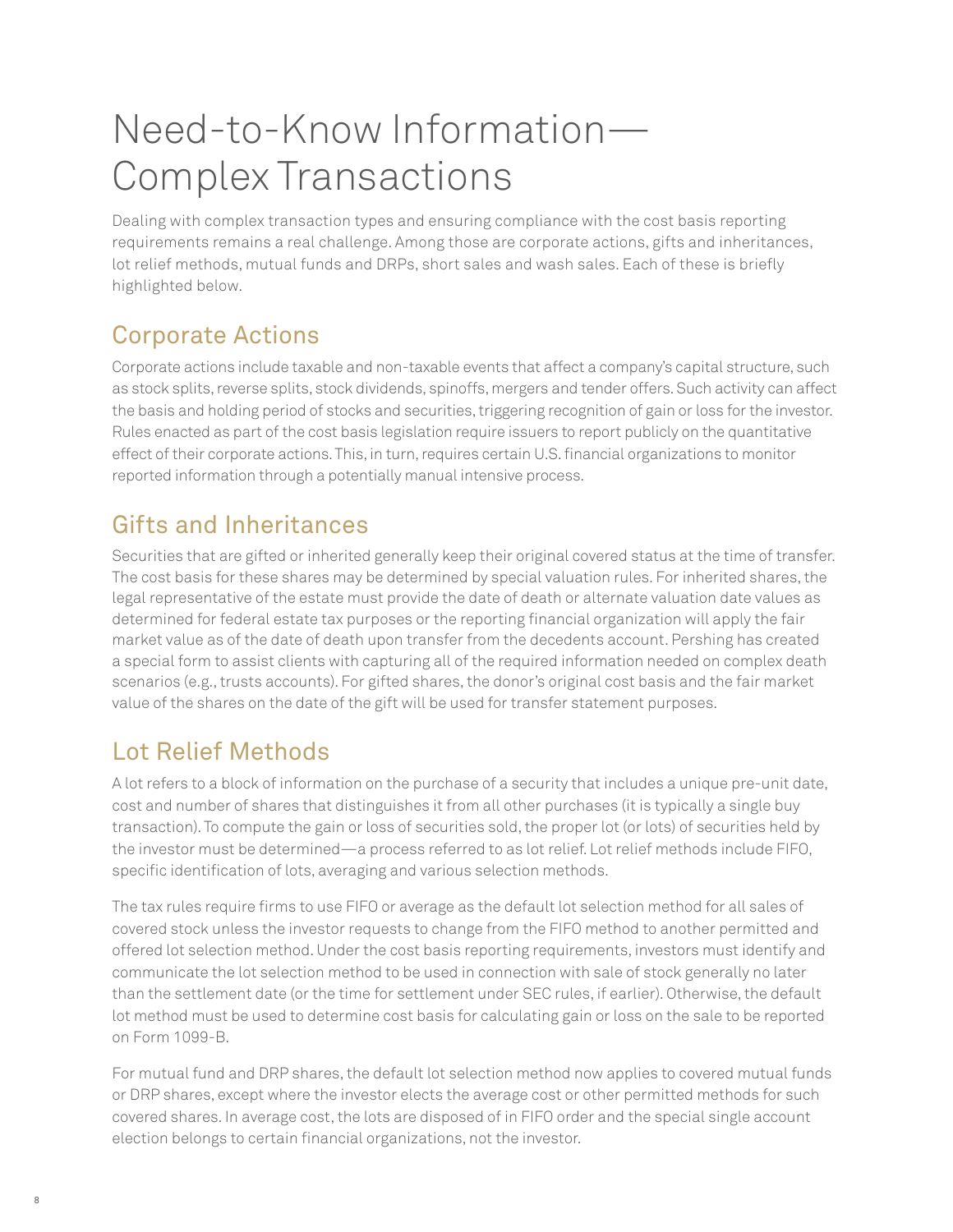### Mutual Funds and Dividend Reinvestment Plans (DRPs)

Mutual funds and DRPs are eligible for the average cost basis method. A dividend reinvestment plan does not qualify as a DRP for cost basis reporting purposes unless at least 10 percent of dividends are required to be reinvested. Investors who elect the average cost basis method for either mutual funds or DRP shares have the option to revoke the election. In certain circumstances, the rules permit the financial organization, not the investor, to make a single account election, which will combine all pre-2012 acquired shares with all post-2011 acquired shares as covered shares for cost basis reporting purposes. If the single account election is not made, the shares acquired before 2012 and those acquired after 2011 will be bifurcated, and split into noncovered and covered shares for cost basis reporting purposes.

#### Short Sales

A short sale occurs when a borrowed security is sold, and the short position is maintained in the investor's account. Under new short sale rules, the reporting of the short sale moved to the time when the investor acquires the stock to close the short position and the position is closed. At that point, the short sale becomes reportable on Form 1099-B.

#### Wash Sales

Due to cost basis changes, a reporting financial organization must calculate a wash sale when a covered security is sold at a loss and an identical security (bearing the same CUSIP) is purchased or acquired in a taxable transaction in the same brokerage account during the 30-day period before or after the sale. In that case, the disallowed loss will not be reported but it will be moved to the cost basis of an existing tax lot. Firms are also required to adjust the holding period of the reacquired securities. Under current tax rules, numerous scenarios can create wash sale events—Pershing estimates there are more than 40 wash sale scenarios.

Note: In many cases, cost basis reported on Form 1099-B may not reflect the taxpayer's correct cost basis information. For example, brokers need not adjust cost basis for wash sales unless the transactions that trigger the wash sale occur in the same account with respect to identical securities. Additionally, brokers are permitted, but not required, to report cost basis for noncovered securities. Taxpayers are expected to report the correct cost basis on Schedule D and IRS Form 8949 regardless of the amount reported on Form 1099-B.

### Debt (Bond) Instruments

For debt (bond) instruments, the IRS decided on a phased approach of cost basis reporting with less complex bonds in 2014 and more complex bonds in 2016. Listed below are the definitions as outlined by the IRS, including illustrative examples.

#### **Less Complex Bonds**

The IRS classifies less complex debt instruments as follows—a bond that provides for a single fixed payment schedule for which a yield and maturity can be determined for the instrument under §1.1272-1(b), a debt instrument that provides for alternate payment schedules for which a yield and maturity can be determined for the instrument under §1.1272-1(c) (such as a debt instrument with an embedded put or call option), and a demand loan for which a yield can be determined under §1.1272-1(d).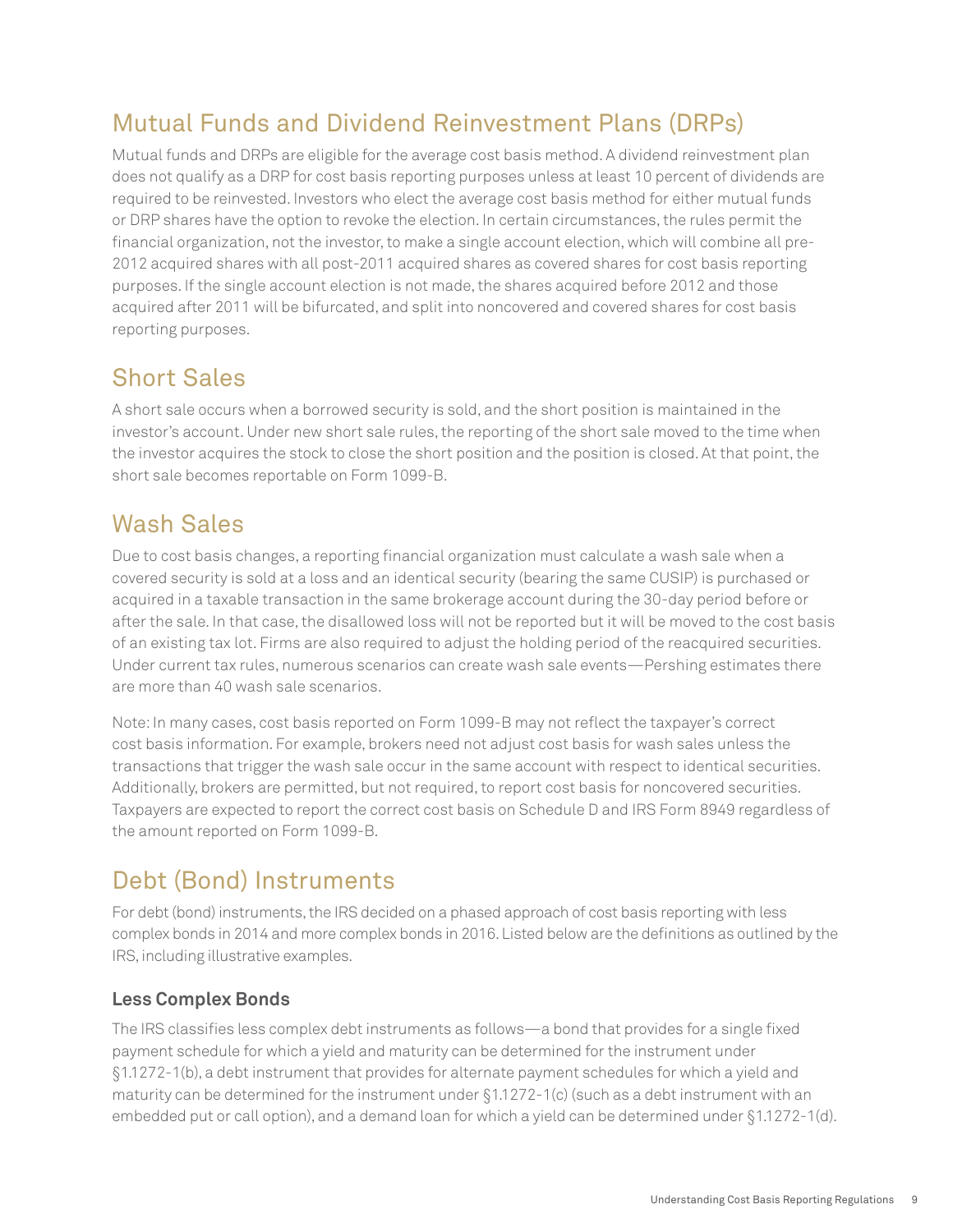#### **Complex Bonds**

Complex bonds for 2016 include:

- › A debt instrument that provides for more than one rate of stated interest (including a debt instrument that provides for stepped interest rates)
- › A convertible debt instrument described in §1.1272-1(e)
- › A stripped bond or stripped coupon subject to section 1286
- › A debt instrument that requires payment of either interest or principal in other than U.S. dollars
- › A debt instrument that, at one or more times in the future, entitles a holder to a tax credit
- › A debt instrument that provides for a payment-in-kind (PIK) feature (that is, under the terms of the debt instrument, a holder may receive one or more additional debt instruments of the issuer)
- › A debt instrument issued by a non-U.S. issuer
- › A debt instrument for which the terms of the instrument are not reasonably available to the broker within 90 days of the date the debt instrument was acquired by the client
- › A debt instrument that is issued as part of an investment unit described in §1.1273-2(h); or a debt instrument evidenced by a physical certificate unless such certificate is held

#### Bond Elections

A reporting financial organization is required to report the adjusted basis of a debt instrument that is a covered security. Under the cost basis changes, the holder of a debt instrument is permitted to make a number of elections that affect how basis is computed. The table (see below and next page) outlines cost basis bond elections and provides a brief description of each election.

| <b>Elections</b>                                                                                                                                                            | <b>Description</b>                                                                                                                                                                                                                                           |
|-----------------------------------------------------------------------------------------------------------------------------------------------------------------------------|--------------------------------------------------------------------------------------------------------------------------------------------------------------------------------------------------------------------------------------------------------------|
| Required<br>Amortize bond premium on nontaxable bonds in<br>accordance with Internal Revenue Code (IRC)<br>IRC section 171                                                  | All bond premium on tax free bonds is required<br>to be amortized using the constant yield<br>method to the worst call date.                                                                                                                                 |
| Election 1. Bond Premium Amortization<br>Amortize bond premium on taxable bonds<br>$IRC$ section $171(c)$                                                                   | The IRS default is to amortize the bond<br>premium and calculate using a constant yield<br>method to the maturity date.                                                                                                                                      |
| Election 2. Market Discount Accrual Method To<br>accrue market discount on a constant yield<br>$IRC$ section $1276(b)(2)$                                                   | The new default method accrues market<br>discount using the constant yield method. In<br>2014, the default was ratable (straight line). Prior<br>to 2014, Pershing's default was constant yield.                                                             |
| Election 3. Include Market Discount as Income<br>To include accrued market discount as income<br>annually, referred to as current inclusion<br>election IRC section 1278(b) | The default does NOT include accrued market<br>discount annually as income on IRS Form<br>1099; instead the default recognizes the<br>accrual upon disposal. In these cases, the<br>accrued discount is reported on Form 1099-B<br>for covered transactions. |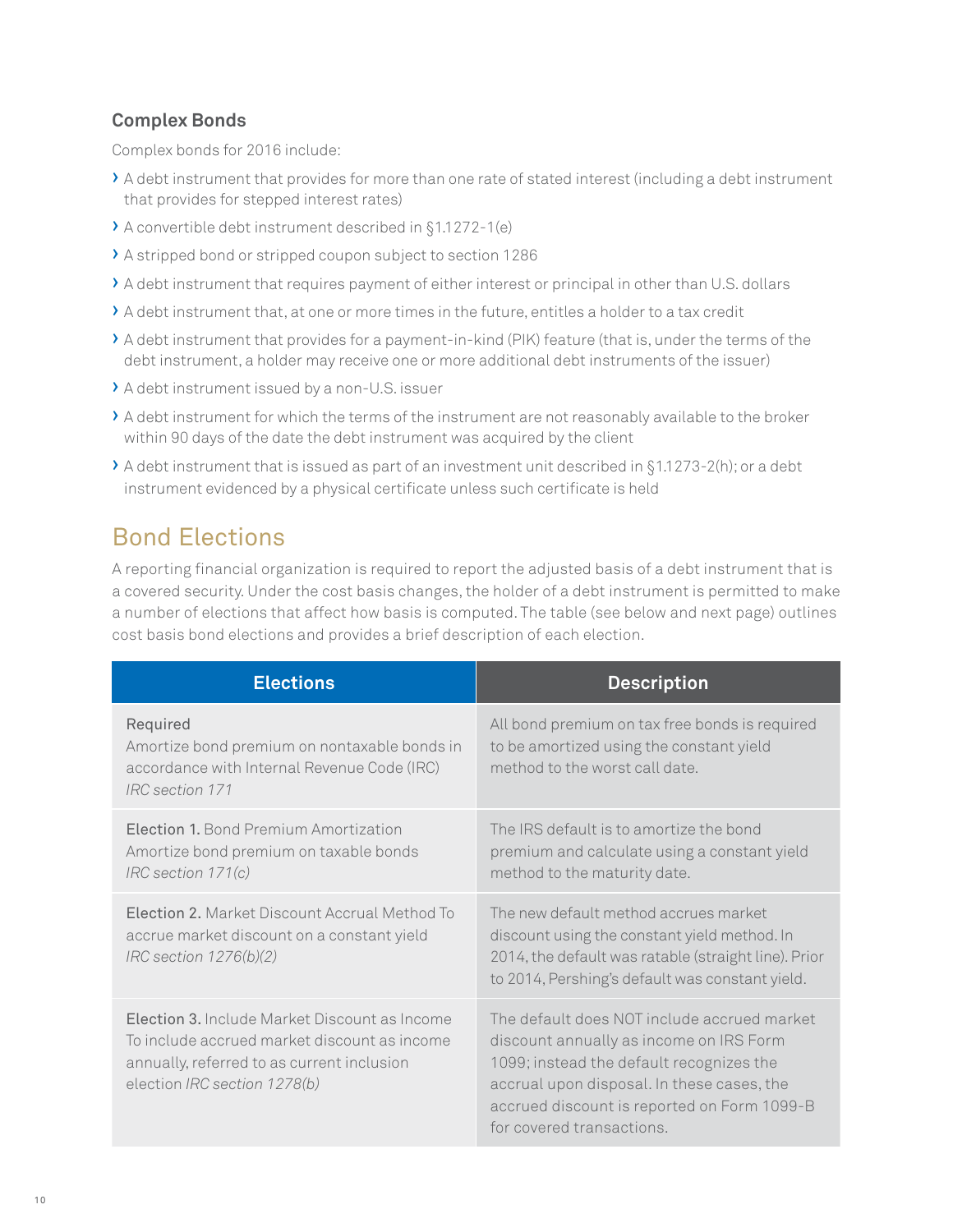| <b>Elections</b>                                                                           | <b>Description</b>                                                                                                                                                                                                                                                                                                                                                       |
|--------------------------------------------------------------------------------------------|--------------------------------------------------------------------------------------------------------------------------------------------------------------------------------------------------------------------------------------------------------------------------------------------------------------------------------------------------------------------------|
| Election 4. Original Issue Discount (OID) To treat<br>all interest as OID IRC section 1272 | The IRS no longer requires reporting financial<br>organizations to maintain the Treat All Interest<br>as OID election beginning with the 2015 tax<br>year. This election has been removed as an<br>option. If OID was previously selected, investors<br>should meet with their tax professionals to<br>determine which election best suits their<br>financial situation. |

Pershing added these elections at the account level. The election must be selected by the tax payer and the defaults have been set by the IRS and cannot be changed without written instructions from the tax payer.

## Comparing Election Strategies

#### Market Discount Elections and Illustrations

Before purchasing any bonds with market discount, the client should have already decided how they want to calculate accruals and when they want to realize the market discount income. Let's look at a simple example and show the effects of these elections.

**Example:** Client A purchases a \$100,000 bond that matures in five years. The purchase price of the bond or cost basis was \$95,000. Therefore, that bond was purchased at a \$5,000 market discount—meaning if held to maturity Client A will receive an additional \$5,000. The reporting financial organization is responsible for reporting the \$5,000 of income generated from the market discount.

Assume in the example that Client A is deciding between Election 2 (Market Discount Accrual Method) and Election 3 (Include Market discount as Income) annually. The client's election will impact how the reporting financial organization does those calculations.

If Client A does not make Election 3, which is to include income annually, the \$5,000 (assuming the bond is in good standing and held to maturity), then the income will be reported as taxable income the year the bond matures on form 1099-B.

If Client A makes Election 3, the reporting financial organization will be required to calculate the annual accruals and report them on the 1099-INT as interest income each year the bond is held. The amount reported yearly will be dependent on Election 2 (which is shown below).

If Client A elects Election 2 (Market Discount Accrual Method), this election determines the method that a reporting financial organization will use to calculate the accrual of the market discount. As a default, the IRS requires reporting financial organizations to calculate accruals by using the constant yield or scientific method, which considers the value of money over time and the accruals are smaller in the earlier years and greater as the bond gets closer to maturity. However, Client A may make even payments or accruals across the life of the bond. This is the ratable or straight line method.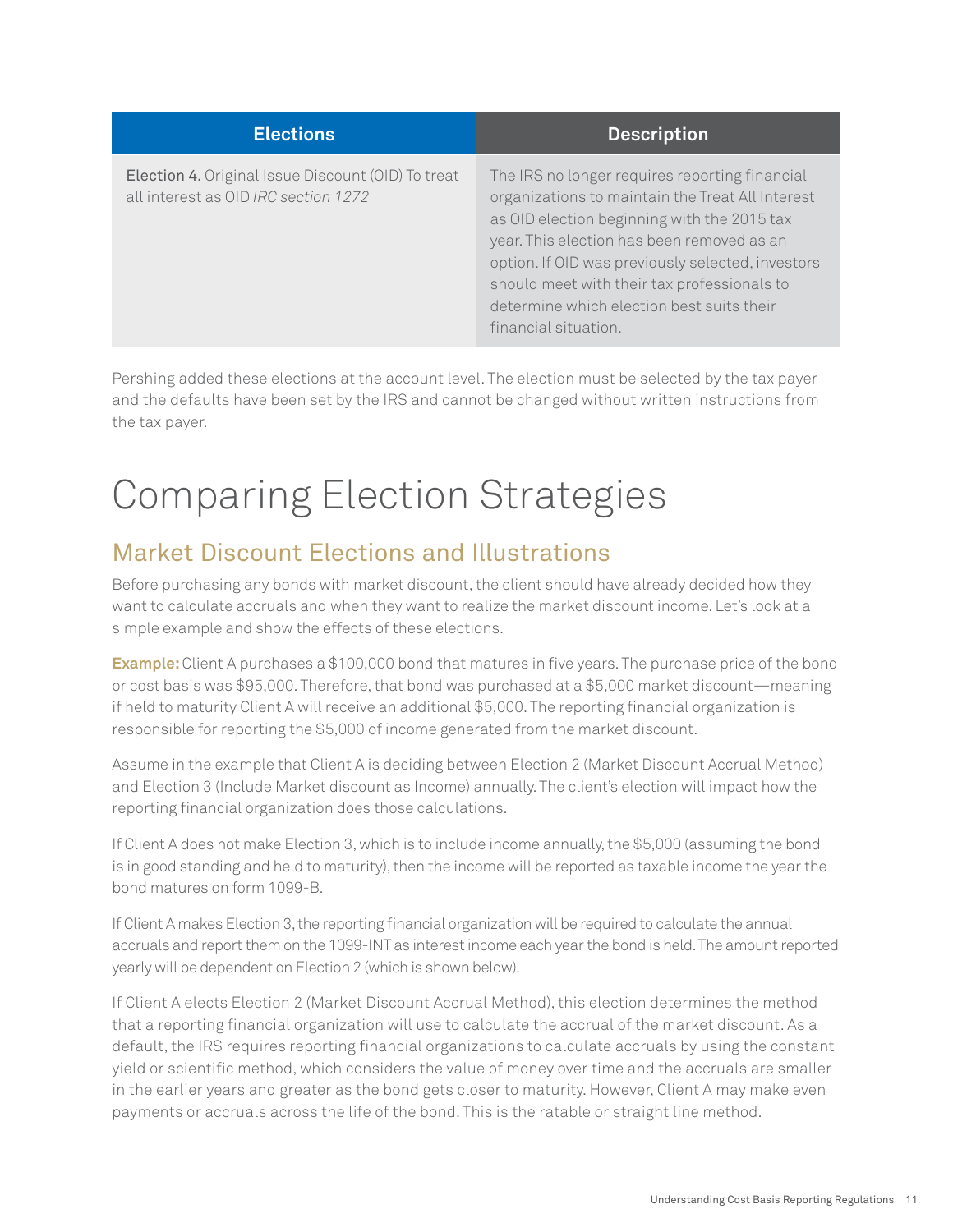The following tables (below) show that same client's bond accruing over five years using the two different methods. Note that these payment examples are for illustration purposes only.

| <b>Constant vs. Ratable</b><br><b>Example Bond</b> | Purchased 01/01/2014<br>@ 95 for 5 Years | Coupon 5%                  |
|----------------------------------------------------|------------------------------------------|----------------------------|
| Purchase Settle Date                               | <b>Maturity Date</b>                     | <b>Constant Yield Rate</b> |
| 01/01/2014                                         | 01/01/2019                               | $6.17\%$                   |
| Coupon Rate                                        | Quantity                                 | Original Cost              |
| $5.00\%$                                           | .000.00                                  | \$950.00                   |

| <b>Constant Yield</b>    | <b>Annual Payment</b><br>(Current Inclusion) | <b>Accumulated Income</b> |
|--------------------------|----------------------------------------------|---------------------------|
| Year 1 Income or Accrual | \$8.82                                       | \$8.82                    |
| Year 2 Income or Accrual | \$9.37                                       | \$18.19                   |
| Year 3 Income or Accrual | \$9.97                                       | \$28.16                   |
| Year 4 Income or Accrual | \$10.59                                      | \$38.75                   |
| Year 5 Income or Accrual | \$11.25                                      | \$50.00                   |

| <b>Ratable/Straight Line</b> | <b>Annual Payment</b><br>(Current Inclusion) | <b>Accumulated Income</b> |
|------------------------------|----------------------------------------------|---------------------------|
| Year 1 Income or Accrual     | \$10.00                                      | \$10.00                   |
| Year 2 Income or Accrual     | \$10.00                                      | \$20.00                   |
| Year 3 Income or Accrual     | \$10.00                                      | \$30.00                   |
| Year 4 Income or Accrual     | \$10.00                                      | \$40.00                   |
| Year 5 Income or Accrual     | \$10.00                                      | \$50.00                   |

#### Bond Premium

Illustration 1 (next page) outlines the calculation and reporting of bond premium amortization and interest payment offsets. If an investor purchased a taxable bond with a \$1,000,000.00 face at a premium to par value for \$1,032,515.00, the bond was purchased at a bond premium of \$32,515.00. Even though the bond was purchased for \$1,032,515.00, the investor will only receive par value, \$1,000,000.00 in return at maturity on 03/15/2019. One reason the bond may be trading at a premium is if the coupon rate may be larger than newly issued bonds of comparable characteristics and risk, keeping the market in equilibrium.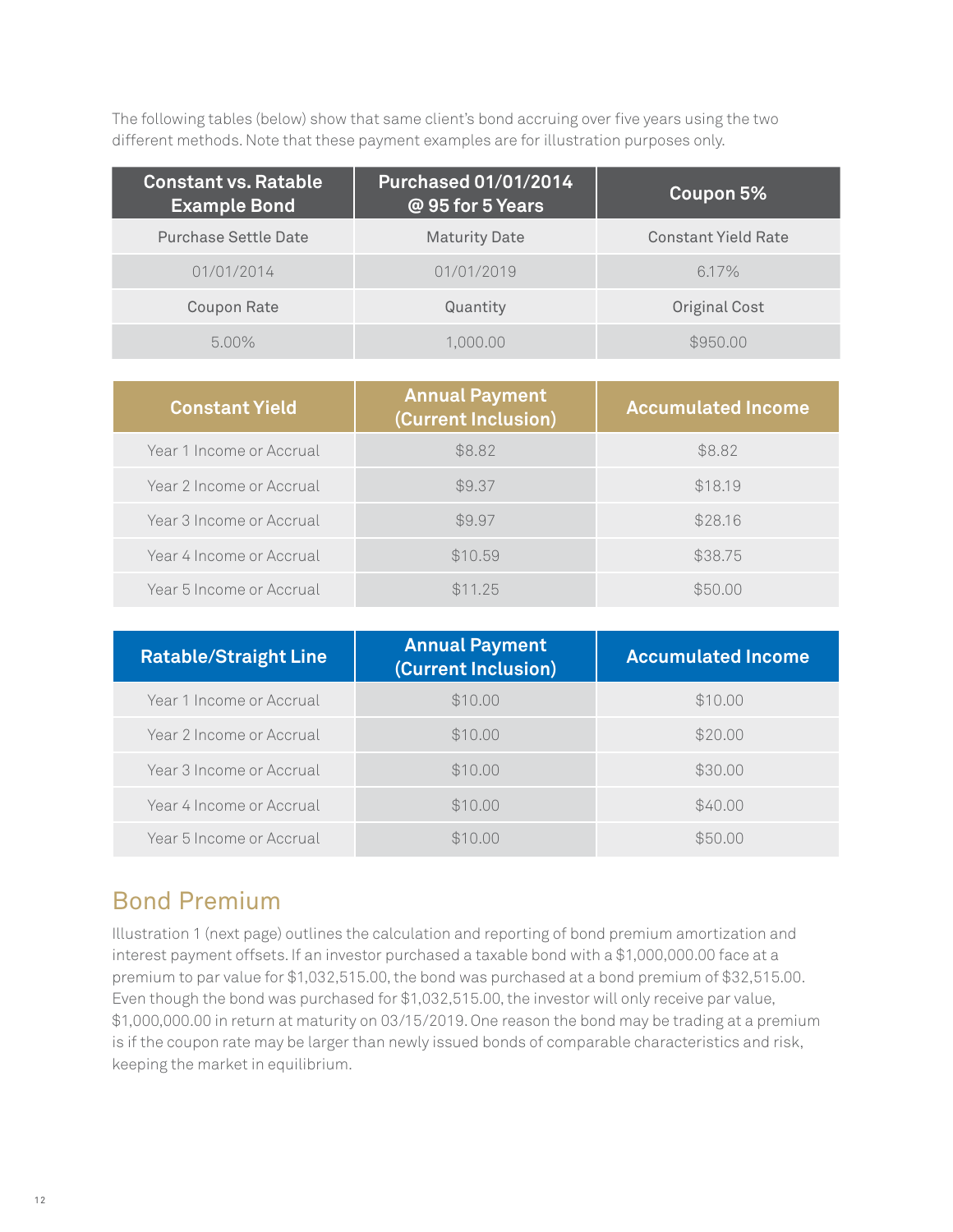Since the investor paid a premium for the bond, he or she is allowed to adjust, also known as amortize, the premium down to par value over the life of the bond. The amortization calculated at the time of each interest payment may then be used to offset a portion, or all, of that interest payment. Therefore, the investor would only have to pay income tax on the net difference. This bond premium interest offset is to be reported on Form 1099-INT in Box 11, whereas the interest payment itself would be reported in Box 1 of the same form.

| <b>Transaction</b> | Settle Date | Quantity  | Cost/<br><b>Proceeds</b> | Coupon | <b>Maturity</b> |
|--------------------|-------------|-----------|--------------------------|--------|-----------------|
| <b>BUY</b>         | 03/31/2014  | 1,000,000 | \$1,032,515.00           | 8.875% | 03/15/2019      |
| <b>SFII</b>        | 02/10/2016  | 1,000,000 | \$1,020,000.00           | $-$    | $-$             |

#### **Illustration 1—Bond Premium**

Note: Amortization is calculated on taxable bonds using the constant yield to maturity method. Nontaxable bonds must use constant yield to worst call or maturity to calculate amortization interest offsets.

In Illustration 2 (next page), coupon payments pay on 03/15/2015 and 09/15/2015 each year for an amount of \$44,375.00. However, tax year 2016 has prorated accrued interest on the Sell Trade for \$36,486.00 which can also be offset by amortization. Interest payments are to be reported on the 1099-INT in Box 1.

On 09/15/2014, the investor received the first coupon payment of \$44,375.00. The amortization as of 09/15/2014 is \$2,493.77. The investor can report the \$2,493.77 amortization interest offset on Form 1099-INT in Box 11. The cost basis on the bond may then be reduced by this amortization from \$1,032,515.00 down \$2,493.77 to \$1,030,021.23. Since the 09/15/2014 interest payment was the last interest payment received in 2014, the amortization that has taken place of \$1,861.23 between 09/15/2014 through 12/31/2014 cannot be reported in 2014.

In 2015, two interest payments are received on 03/15/2015 and 09/15/2015.

- › On 03/15/2015, the unused amortization as of 12/31/2014 of \$1,861.00 plus the amortization from 12/31/2014 through 03/15/2014 equals \$2,833.23. This amount can be used to offset the 03/15/14 interest payment.
- › On 09/15/2015 another payment is received, and the amortization from 03/15/15 through 09/15/2015 of \$2,947.00 is used as an offset.

On 12/31/2014, a total Interest amount of \$88,750.00 is to be reported in Box 1 of Form 1099-INT and a total amortization of  $$2,833.23 + $2,947.00 = $5,780.23$  is to be reported in Box 11 of the same form.

When the bond is sold on 02/10/16 accrued interest of \$36,486.00 on the sale is reported with an offset of \$2,613.00 which is the amortization from 09/15/2015 through 02/10/2016. The client may elect to not amortize his or her taxable bond premium. However, nontaxable bond premium must be amortized.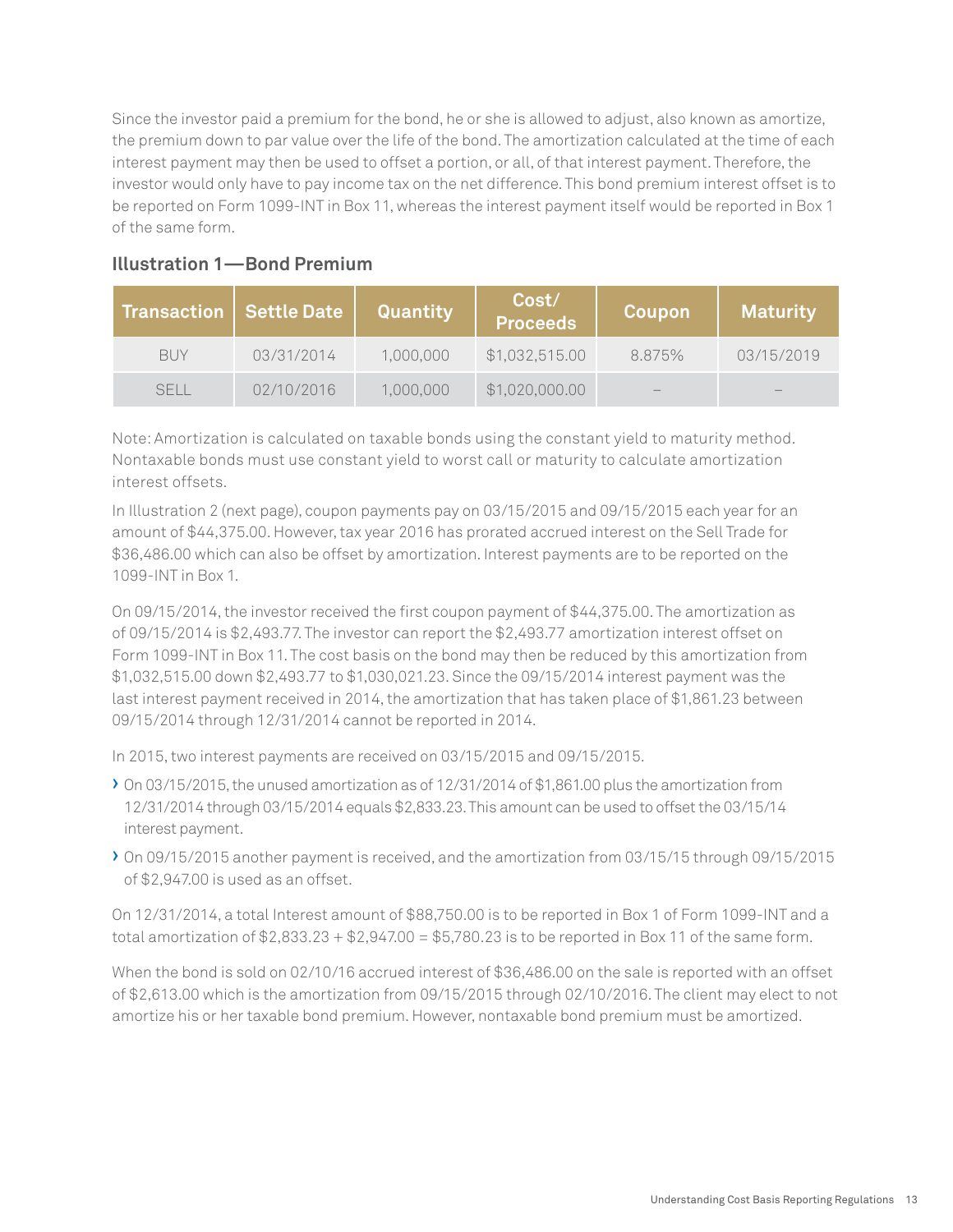#### **Illustration 2—Bond Premium**

| <b>Tax Year</b>  | <b>Adjusted Cost</b> | 1099-INT<br><b>Interest</b><br><b>Income Box 1</b> | 1099-INT Bond<br><b>Premium Box 11</b> | <b>Unused (not</b><br>reportable)<br><b>Amortization</b> |
|------------------|----------------------|----------------------------------------------------|----------------------------------------|----------------------------------------------------------|
| 09/15/2014       | \$1,030,021.23       | \$44,375.00                                        | \$2,493.77                             |                                                          |
| 12/31/2014 Total | \$1,028,160.00       | \$44,375.00                                        | \$2,493.77                             | \$1,861.23                                               |
| 03/15/2015       | \$1,027,188.00       | \$44,375.00                                        | \$2,833.23                             | \$0                                                      |
| 09/15/2015       | \$1,024,241.00       | \$44,375.00                                        | \$2,947.00                             | \$0                                                      |
| 12/31/2015 Total | \$1,022,215.00       | \$88,750.00                                        | \$5,780.23                             | \$2,026.00                                               |
| 02/10/2016 Sale  | \$1,021,628.00       | \$36,486.00                                        | \$2,613.00                             | \$0                                                      |

#### **Options**

Options became reportable in 2014. Since 2011, Pershing has been adjusting proceeds and cost for options as required. That means upon assignment or exercise Pershing has adjusted either the cost or proceeds of the underlying securities.

As an additional service, Pershing also provided detailed information to our clients on the cash settlement and expiration of options even before that information was required to be reported to the IRS. Effective 2014, the buys, sells and expirations are now reported to the IRS.

The industry has requested a change on how written options are treated when a buy to cover occurs. The cost basis will always be considered \$0 and the proceeds will be the difference between the sell amount and the amount spent to buy the option back. See instructions below from the IRC for more information on reporting options.

(ii) Cash settlement. For purposes of paragraph (d) of this section, for an option that is settled for cash, a broker must reflect on Form 1099-B all payments made or received on the option. For a purchased option, a broker must report as basis the premium paid plus any costs (for example, commissions) related to the acquisition of the option and must report as proceeds the gross proceeds from settlement minus any costs related to the settlement of the option. For a written option, a broker must report as proceeds the premium received decreased by any amounts paid on the option and report \$0 as the basis of the option.

### 1256 Options

Pershing will not be making any changes to how 1256 options have been reported. However, Pershing began passing and receiving the mark to market data on 2016 on transfer statements. Further, Pershing will consolidate the prior firms mark to market reversal when the options are sold.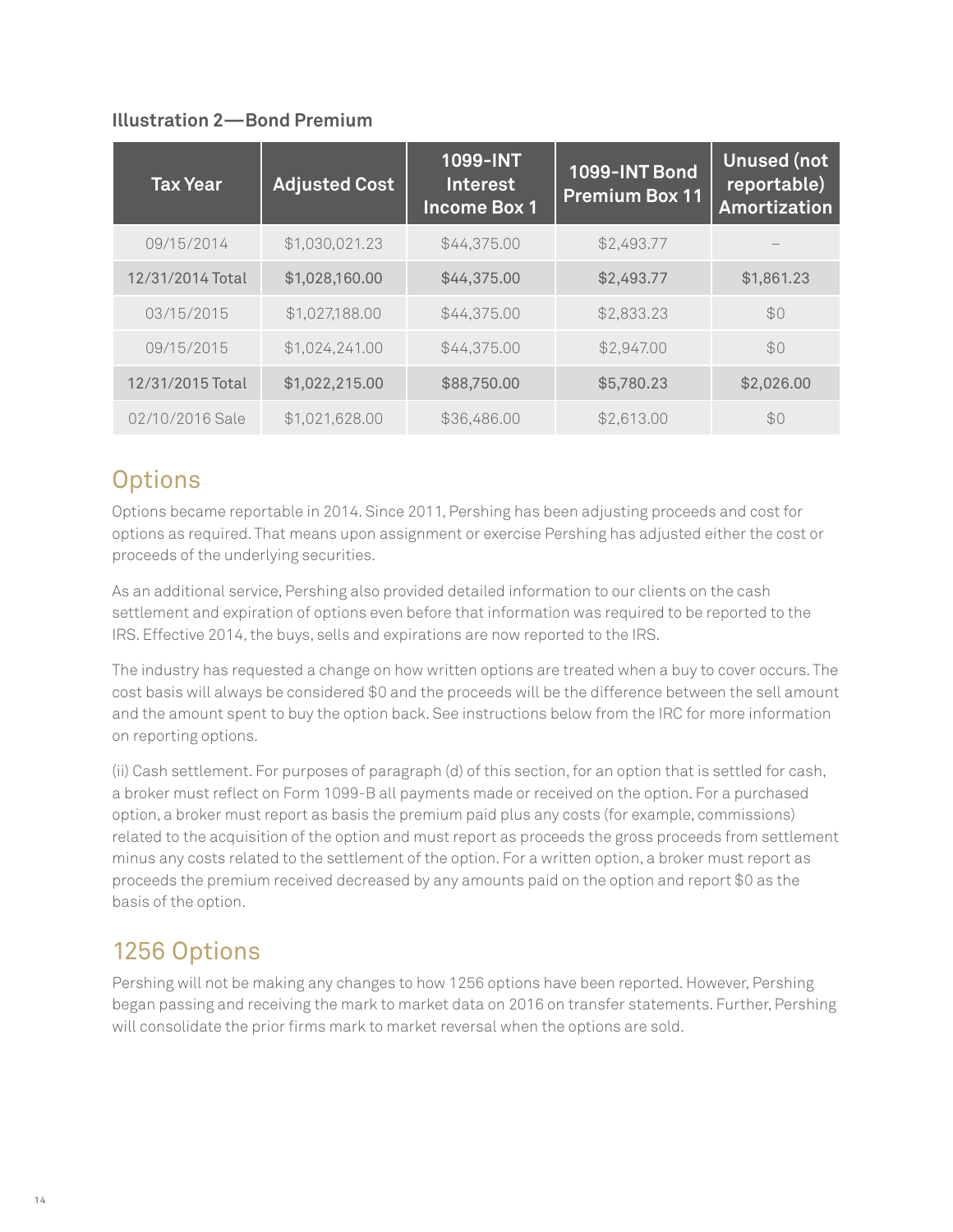# Conclusion

The Cost Basis Reporting Regulations were passed into law in 2008. The general intention of the rules is for reporting financial organizations to report cost basis and capital gains activity that occurred on their books to the IRS. Within the tax rules, the IRS specifically incorporated modified gifting rules, modified inheritance rules and modified wash sale rules.

However, due to these cost basis changes, inconsistency in reporting practices among reporting financial organizations and their clients has been noted by the IRS. The IRS clearly understands that some taxpayers could take advantage of other rules or exceptions (and adjust their reportable basis from what a financial organization reports). To accommodate inconsistency between financial organization reporting and individual reporting, the IRS introduced a new tax form in 2015—IRS Form 8949—that clients should utilize for their reporting.

It is our opinion that activities that occur outside the brokerage platform (like the ones noted in the above paragraph) that impact cost basis are adjusted on Form 8949 and fully disclosed by the taxpayer to the IRS.

To further ensure our clients are prepared, Pershing continues to work with the industry to develop a comprehensive cost basis reporting strategy. Look for additional communications from Pershing about cost basis regulations.

**For more information, please visit Pershing's Cost Basis Information page via Tax Reporting Tools and Resources in Marketing Center in NetX360.**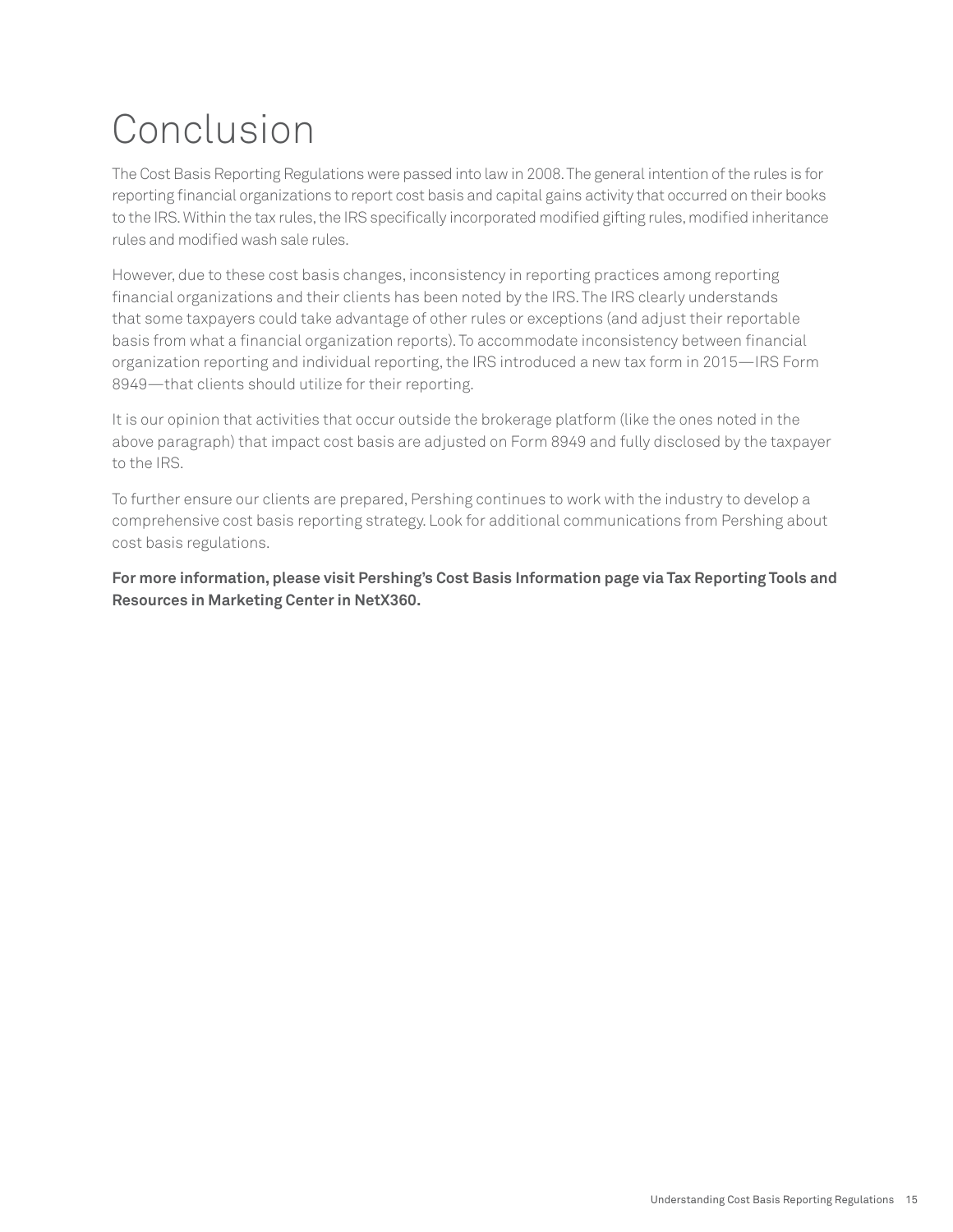## Glossary

| 15-day Rule                                                             | Applies to transfers of cost basis information. For covered securities, the transferring<br>firm has 15 days to transfer cost basis and other required information after the<br>transfer of securities.                                                                                                                                                                                                                                                                                                                                                                                                                                                                                                                                                                                |
|-------------------------------------------------------------------------|----------------------------------------------------------------------------------------------------------------------------------------------------------------------------------------------------------------------------------------------------------------------------------------------------------------------------------------------------------------------------------------------------------------------------------------------------------------------------------------------------------------------------------------------------------------------------------------------------------------------------------------------------------------------------------------------------------------------------------------------------------------------------------------|
| 45-day Rule                                                             | Issuers of securities are required to report corporate actions on IRS Form 8937<br>no later than 45 days after the date of the corporate action or January 15, of the<br>following calendar year, whichever is earlier. The issuer is required to include a<br>description of the action and the effect on cost basis.                                                                                                                                                                                                                                                                                                                                                                                                                                                                 |
| <b>Accrued Original Issue</b><br>Discount (OID)                         | This is the net value of OID reported per year on the 1099-OID Box 1 for corporate<br>taxable bonds and Box 8 for government bonds. Tax exempt bond OID reported in the<br>non-reportable section. The value displayed in this field is the year-to-date accrued OID<br>for the bond, and it will be populated on all OID bonds.                                                                                                                                                                                                                                                                                                                                                                                                                                                       |
| <b>Acquisition Premium</b>                                              | This is the value of acquisition premium which may be net against the reportable<br>OID on a bond purchased above the OID price yet below par value. This value must be<br>reported on the 1099-OID Box 6.                                                                                                                                                                                                                                                                                                                                                                                                                                                                                                                                                                             |
| <b>Automated Customer</b><br><b>Account Transfer Service</b><br>(ACATS) | The term concerns the transfer of securities from one brokerage account to another<br>account at a different brokerage firm or bank. The transfers are automated and include<br>transaction and security information.                                                                                                                                                                                                                                                                                                                                                                                                                                                                                                                                                                  |
| <b>Book-Entry Shares</b>                                                | Securities that are recorded on transfer agency books in electronic records called<br>book entries rather than as paper certificates.                                                                                                                                                                                                                                                                                                                                                                                                                                                                                                                                                                                                                                                  |
| Certificate (Physical)                                                  | Refers to securities that are physically issued in paper form. The presentation<br>of a certificate for sale is by definition Specific Identification of Lots (see page<br>17). Certificated securities may represent multiple underlying purchase lots that<br>require tracking.                                                                                                                                                                                                                                                                                                                                                                                                                                                                                                      |
| Corporate Actions                                                       | Includes taxable and non-taxable events that affect a company's capital structure.<br>Can include stock splits, reverse splits, stock dividends, spin- offs, mergers and<br>tender offers. Corporate actions can affect the basis and holding period of stocks<br>and securities held triggering recognition of gain or loss for the investor. Improper<br>adjustments can result in errors that can adversely affect computations of taxable gain<br>or loss.                                                                                                                                                                                                                                                                                                                         |
| <b>Cost Basis Reporting</b><br>Service (CBRS)                           | It is the industry standard for electronically transferring cost basis information from<br>one financial organization to another when accounts are transferred.                                                                                                                                                                                                                                                                                                                                                                                                                                                                                                                                                                                                                        |
| <b>Covered Securities</b>                                               | Refers to securities that are purchased or acquired after the effective date (for<br>stocks, January 1, 2011). Depending on the security type, cost basis reporting is<br>generally required.                                                                                                                                                                                                                                                                                                                                                                                                                                                                                                                                                                                          |
| <b>Debt Securities</b>                                                  | These are securities representing debt or fixed income payment obligations, such<br>as bonds and other forms of commercial paper. The cost basis of debt instruments<br>is dependent on amortization/accretion requirements. The effective date for these<br>securities is based on the complexity of the bond and will either be covered January 1,<br>2014, or January 1, 2016. Please see the section above.                                                                                                                                                                                                                                                                                                                                                                        |
| Deferred Income                                                         | The value populated in this field represents the total "purchase to date" market<br>discount accrual. This accrual is tracked separately from the bond's cost basis since<br>its reporting is deferred until the time of sale or maturity. Deferred Income will be<br>used as an offset to the unrealized gain or loss. When realized, this value will be<br>reclassified as "Reportable Income." As default, this field will be populated when<br>bonds are purchased at a market discount provided that the investor does not elect<br>to include market discount accruals in income annually. This value is not reported to<br>the IRS in its unrealized state. However, it will be used to populate Form 1099-B Field<br>1G as reportable income when the bond is sold or matured. |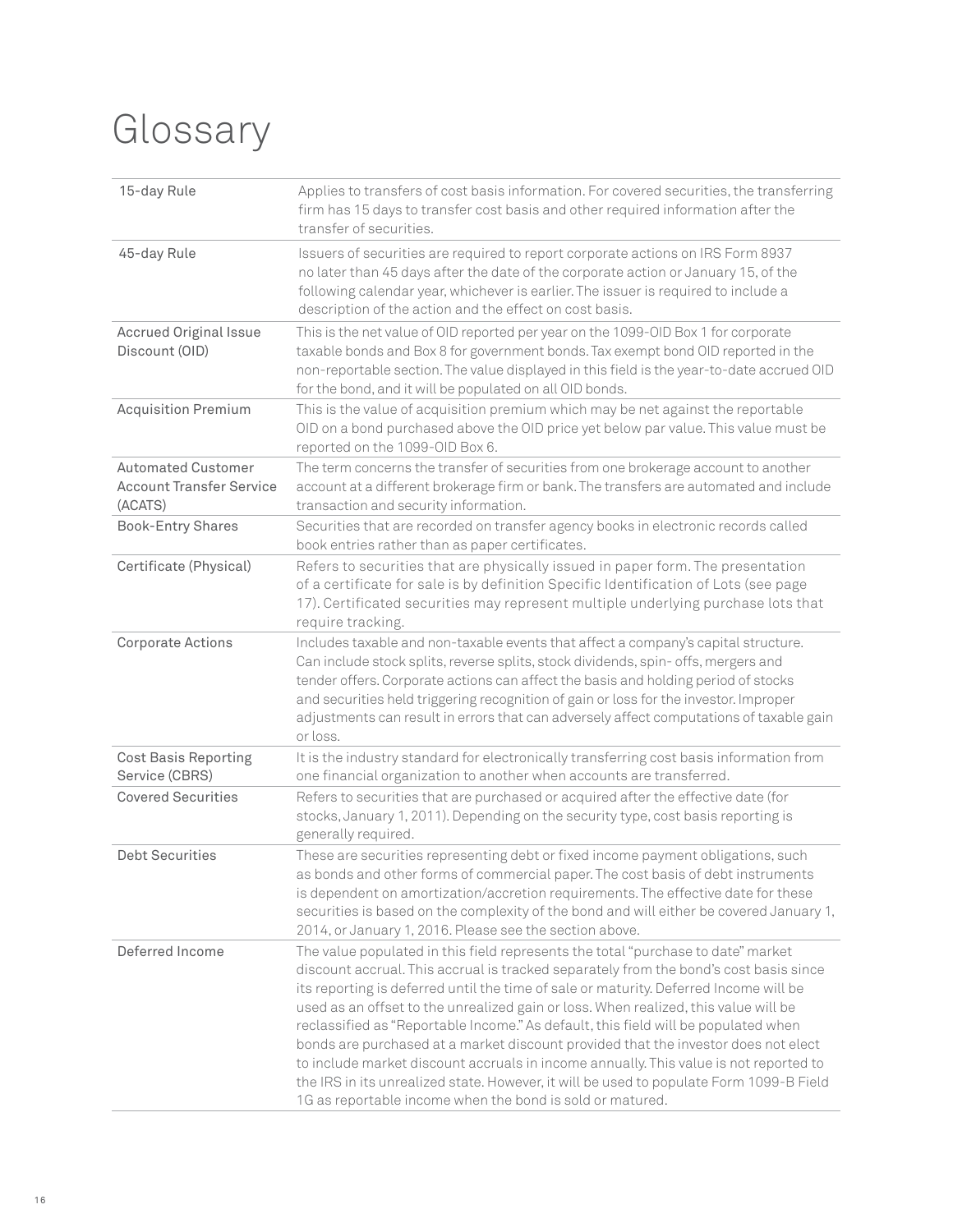| Deposit/Withdrawal at<br>Custodian (DWAC)              | This is a real-time method for moving shares to/from transfer agents and DTCC<br>participants. Uses a matching system where the participant initiates the request, and<br>the transfer agent approves it after matching the share total and participant's name.<br>A DWAC deposit is a movement of shares from the transfer agent to the participant. A<br>DWAC withdrawal is a movement of shares from the participant to the transfer agent.<br>In both scenarios, cost basis may have to be provided, if known. |
|--------------------------------------------------------|--------------------------------------------------------------------------------------------------------------------------------------------------------------------------------------------------------------------------------------------------------------------------------------------------------------------------------------------------------------------------------------------------------------------------------------------------------------------------------------------------------------------|
| Dividend Reinvestment<br>Plan (DRP)                    | This is a program in which the shareholder elects to have dividends reinvested for<br>additional shares. These additional purchases may be full or fractional shares. Each<br>dividend reinvestment event is considered a separate purchase.                                                                                                                                                                                                                                                                       |
| Direct Registration<br>System (DRS)                    | This is a system for book-entry ownership. It is a service in which shares are<br>owned, recorded and transferred electronically without issuing a physical share<br>certificate. Instead of being represented by a physical share certificate, shares are<br>held in registered form and recorded electronically on the books and records of the<br>transfer agent.                                                                                                                                               |
| <b>Direct Stock Purchase</b><br>Plans (DSPPs)          | These plans permit investors to regularly acquire shares and fractional shares of<br>particular securities. These plans may allow the investor to purchase shares at a<br>discounted price. Investors generally hold these securities on a long-term basis.                                                                                                                                                                                                                                                        |
| Employee Stock Purchase<br>Plans (ESPPs)               | These plans allow employees to purchase shares and fractional shares of their employer<br>via payroll withholding and through other direct stock purchases. Some plans permit<br>discounted purchases. Plans may be tax qualified under Internal Revenue Code (IRC)<br>Section 423 or non-qualified. See also DRPs and DSPPs (above).                                                                                                                                                                              |
| <b>Fast Automated Stock</b><br>Transfer (FAST)         | A DTCC system through which financial organizations can request physical certificates<br>for investors. The "street" positions are all held at the transfer agent. The process involves<br>debiting the shares and crediting an individual shareholder account. Cost basis would<br>have to be provided by the DTCC participant to the transfer agent on the CBRS file. Some<br>issues are not "FAST" eligible, so cost basis information may need to pass manually.                                               |
| <b>Foreign Securities</b>                              | These are securities that are issued by foreign corporations, entities, etc.                                                                                                                                                                                                                                                                                                                                                                                                                                       |
| <b>Holding Period</b>                                  | This represents the ownership period for a particular asset or security. Holding<br>periods include both short-term and long-term periods. See also long-term and<br>short-term securities (below).                                                                                                                                                                                                                                                                                                                |
| <b>Internal Transfer</b>                               | These are transfers that occur within accounts held at Pershing.                                                                                                                                                                                                                                                                                                                                                                                                                                                   |
| IRS Form 1099-B                                        | IRS form used to report sales proceeds (e.g., gross proceeds) from the sale of<br>securities acquired on or after the effective dates. Cost basis, gain or loss and holding<br>period information and wash sale results will be reported on the form.                                                                                                                                                                                                                                                              |
| Long Sale                                              | This is a transaction involving the sale of security, where the security is owned before<br>the date of sale.                                                                                                                                                                                                                                                                                                                                                                                                      |
| Long-Term Securities                                   | These are securities that have a holding period of more than one year. The long term<br>status is applied one year and one day from the date of purchase.                                                                                                                                                                                                                                                                                                                                                          |
| Lot                                                    | This is information on a purchase of a security, in which the date, cost and number of<br>shares can be distinguished from all other purchases of the identical security.                                                                                                                                                                                                                                                                                                                                          |
| Lot Relief Method                                      | To compute the adjusted basis of securities sold, the proper lot (or lots) of securities<br>held by the investor must be determined. This process is often referred to as "lot relief."                                                                                                                                                                                                                                                                                                                            |
| Lot Relief Method<br>(Average Cost Double<br>Category) | All tax lots are aggregated into two categories: (1) short-term category and (2) long-<br>term category. Securities are aggregated into the short- and long-term categories<br>based on the securities holding period. The cost basis is averaged for the securities<br>held within these two categories. This method is applicable only to DRPs and<br>mutual funds.                                                                                                                                              |
| Lot Relief Method (FIFO)                               | Tax lots with the oldest trade date will be disposed of (sold, transferred or<br>exchanged) first.                                                                                                                                                                                                                                                                                                                                                                                                                 |
| Lot Relief Method (LIFO)                               | Tax lots with the earliest trade will be disposed of first.                                                                                                                                                                                                                                                                                                                                                                                                                                                        |
| Lot Relief Method<br>(High Cost)                       | Highest unit cost is disposed of first, whether the tax lots are short-term or long-<br>term. If short-term and long-term lots have the same unit cost, long-term lot(s) will<br>be disposed first.                                                                                                                                                                                                                                                                                                                |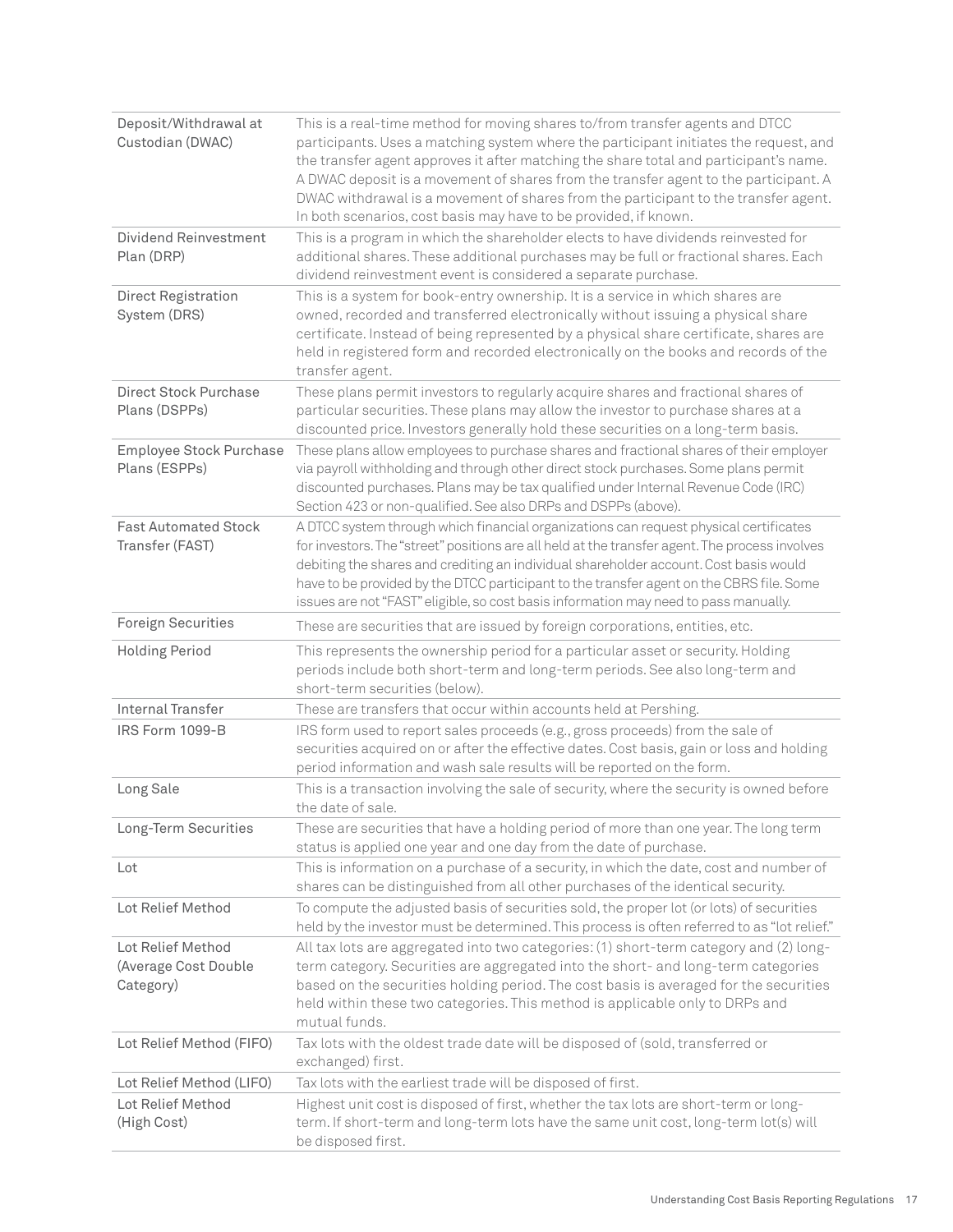| Lot Relief Method (High<br>Cost LT)                       | Tax lots with the highest unit cost, producing a long-term gain or loss, are disposed of<br>first. Short-term shares with the highest unit cost will be disposed of, if no long-term<br>shares are identified.                                                                                                                                                                            |
|-----------------------------------------------------------|-------------------------------------------------------------------------------------------------------------------------------------------------------------------------------------------------------------------------------------------------------------------------------------------------------------------------------------------------------------------------------------------|
| Lot Relief Method (High<br>Cost ST)                       | Tax lots with the highest unit cost, producing a short-term gain or loss, are disposed<br>of first. Long-term shares with the highest unit cost will be disposed of, if no short-<br>term shares are identified.                                                                                                                                                                          |
| Lot Relief Method<br>(Low Cost)                           | Tax lots with the lowest unit cost are disposed of first, whether the tax lots are short-<br>term or long-term. If short-term and long-term lots have the same unit cost, the long-<br>term lot(s) will be disposed of first.                                                                                                                                                             |
| Lot Relief Method (Low<br>Cost LT)                        | Tax lots with the lowest unit cost, producing a long-term gain or loss, are disposed of<br>first. Short-term shares with the lowest unit cost will be disposed of, if no long-term<br>shares are identified.                                                                                                                                                                              |
| Lot Relief Method<br>(Minimize Short)<br>Term Gains)      | This minimizes the tax impact on the account by taking losses first and gains last.<br>See above for the order of which tax lots are disposed.                                                                                                                                                                                                                                            |
| Lot Relief Method<br>(Average Cost-mutual<br>funds only)  | This is the average cost per share for all tax lots of a security, even those no longer<br>held by the taxpayer:<br>. Upon disposition of mutual fund shares, the average cost basis per share is used.<br>• Although the calculation is an average, the tax lots are disposed on an FIFO basis.                                                                                          |
| Lot Relief Method<br>(Specific-ID)                        | The only cost basis allocation method, other than FIFO, which is permitted under IRS<br>rules for all securities. The security owner can specifically select a particular lot for<br>disposal before the sale or for transfer. Confirmation back to the security owner,<br>from the financial organization, is required to verify that particular lot or lots were<br>sold as instructed. |
| Noncovered Securities                                     | These are securities purchased prior to the effective date (for stocks, January 1,<br>2011), whose cost basis is not required to be tracked by financial organizations.                                                                                                                                                                                                                   |
| Non-qualified<br><b>Stated Interest</b>                   | This value will be populated on OID contingent payment bonds that pay non-qualified<br>stated interest. This value offsets any OID paid on the bond and functions as a cost<br>basis reduction. This field will be included in the non-reportable section of the<br>additional written statement.                                                                                         |
| <b>Omnibus Account</b>                                    | This is an account established in the name of one financial organization, which<br>combines the transactions of multiple investors for the convenience of the<br>introducing firm.                                                                                                                                                                                                        |
| <b>Partial Sale</b>                                       | This represents a partial sale of a tax lot. See also sub-lot (see next page).                                                                                                                                                                                                                                                                                                            |
| Pre-effective Securities<br>(Grandfathered<br>Securities) | These are securities that are purchased or acquired before the cost basis reporting<br>effective date.                                                                                                                                                                                                                                                                                    |
| Private Sale                                              | This is sales and transaction activity that occurs privately and without the use of a<br>regulated exchange.                                                                                                                                                                                                                                                                              |
| Privately Issued<br>Securities                            | This refers to the issuance of securities, without the use of a regulated exchange (e.g.,<br>NYSE, Nasdaq, etc.).                                                                                                                                                                                                                                                                         |
| <b>Prorated Interest</b><br>Payment                       | This value is the amount of qualified stated interest paid prorated on the tax lot<br>level which may be potentially offset by bond premium. This value will be reported<br>on Form 1099-INT in Box 1 for taxable bonds, Box 3 for government bonds, Box 8 for<br>nontaxable bonds NOT subject to AMT and Box 9 for nontaxable bonds which ARE<br>subject to AMT.                         |
| Purchase                                                  | This represents securities that are purchased or acquired.                                                                                                                                                                                                                                                                                                                                |
| Reclassification of<br>Income                             | This refers to situations where income is initially classified as dividend income,<br>but part or all is later determined to capital gain distributions or return of capital.<br>Reclassifications often occur in January of the following calendar year.                                                                                                                                 |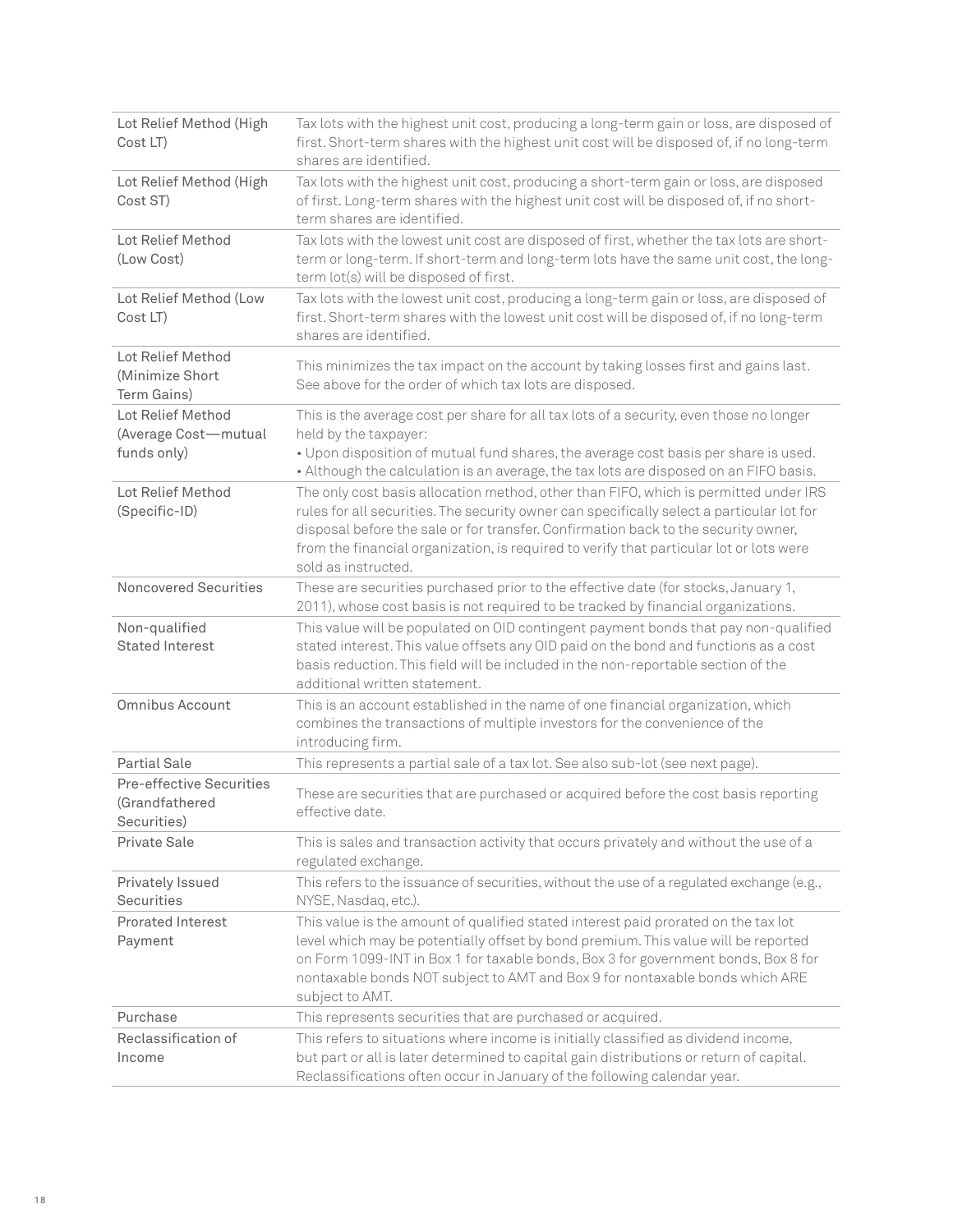| Reportable Income                            | The value populated in this field represents the total market discount accrued from<br>the acquisition through the time of sale or maturity. This accrual is tracked separately<br>from the bond's cost basis since reporting is deferred until the time of sale or maturity.<br>Reportable Income will offset the calculation of realized gain or loss. As default,<br>this field will be populated when bonds purchased at a market discount are sold or<br>matured provided that the investor does not elect to include market discount accruals<br>in income annually. This value will be used to populate Form 1099-B Field 1G.                                                                                                                                                                                                                                                                                                                                                                                                                                                                                                                                                                                                                                                                                                                |
|----------------------------------------------|-----------------------------------------------------------------------------------------------------------------------------------------------------------------------------------------------------------------------------------------------------------------------------------------------------------------------------------------------------------------------------------------------------------------------------------------------------------------------------------------------------------------------------------------------------------------------------------------------------------------------------------------------------------------------------------------------------------------------------------------------------------------------------------------------------------------------------------------------------------------------------------------------------------------------------------------------------------------------------------------------------------------------------------------------------------------------------------------------------------------------------------------------------------------------------------------------------------------------------------------------------------------------------------------------------------------------------------------------------|
| <b>Restricted Shares</b>                     | These are shares that are transferred to an account for the benefit of an employee or<br>other person. Vesting or ownership of the shares is contingent on a future event and<br>typically will not be vested until the occurrence of a specified event.                                                                                                                                                                                                                                                                                                                                                                                                                                                                                                                                                                                                                                                                                                                                                                                                                                                                                                                                                                                                                                                                                            |
| S Corporations (S-Corps)                     | This is a corporation that has elected to be taxed under the provisions of Subchapter<br>S of the Internal Revenue Code. In general, S corporations are limited to one class<br>of stock, only U.S. citizens and residents may be shareholders. Partnerships and<br>corporations may not be shareholders and they may have only 100 shareholders.                                                                                                                                                                                                                                                                                                                                                                                                                                                                                                                                                                                                                                                                                                                                                                                                                                                                                                                                                                                                   |
| Sale                                         | This represents securities that are sold.                                                                                                                                                                                                                                                                                                                                                                                                                                                                                                                                                                                                                                                                                                                                                                                                                                                                                                                                                                                                                                                                                                                                                                                                                                                                                                           |
| <b>Scrip Dividends</b>                       | A scrip dividend is a scrip issue made in lieu of a cash dividend. Shareholders can<br>choose whether to receive a cash dividend or shares.                                                                                                                                                                                                                                                                                                                                                                                                                                                                                                                                                                                                                                                                                                                                                                                                                                                                                                                                                                                                                                                                                                                                                                                                         |
| <b>Short Sale</b>                            | This is selling a security that drives an account short and creates a borrow<br>requirement, with the understanding that it must later be bought back and returned<br>to the lending party.                                                                                                                                                                                                                                                                                                                                                                                                                                                                                                                                                                                                                                                                                                                                                                                                                                                                                                                                                                                                                                                                                                                                                         |
| <b>Short-Term Securities</b>                 | These are securities that have a holding period of one year or less.                                                                                                                                                                                                                                                                                                                                                                                                                                                                                                                                                                                                                                                                                                                                                                                                                                                                                                                                                                                                                                                                                                                                                                                                                                                                                |
| Sub-Lot                                      | Each tax lot is composed of multiple sub-lots. The sub-lots constitute portions of the<br>total lot.                                                                                                                                                                                                                                                                                                                                                                                                                                                                                                                                                                                                                                                                                                                                                                                                                                                                                                                                                                                                                                                                                                                                                                                                                                                |
| <b>Transfers</b>                             | This represents the transfer of securities from internal or external accounts. To<br>the extent that securities are transferred to contra firms, the cost basis reporting<br>information must be transferred within 15 days. See 15-day Rule on page 16.                                                                                                                                                                                                                                                                                                                                                                                                                                                                                                                                                                                                                                                                                                                                                                                                                                                                                                                                                                                                                                                                                            |
| <b>Unused Amortization</b>                   | This field displays the amount of the amortization that has occurred since the last<br>paid coupon payment and it will reset to zero upon receipt of an interest payment.<br>This field is not reported to the IRS until it is moved to the "YTD Reportable Income<br>Adjustment" field upon receipt of an interest payment.                                                                                                                                                                                                                                                                                                                                                                                                                                                                                                                                                                                                                                                                                                                                                                                                                                                                                                                                                                                                                        |
| Wash Sale                                    | This is where a security is disposed of at a loss and an identical security is purchased<br>or acquired during the 30-day period before/after the sale. The loss is disallowed and<br>is used to adjust the cost basis of the reacquired security.                                                                                                                                                                                                                                                                                                                                                                                                                                                                                                                                                                                                                                                                                                                                                                                                                                                                                                                                                                                                                                                                                                  |
| Year-to-Date Reportable<br>Income Adjustment | This field has a dual purpose, it will be used for both premium and discount purchases.<br>Positive values report market discount accrual to be included in income annually<br>(current inclusion). Negative values signify bond premium amortization interest income<br>offsets. This field will only recognize bond premium amortization when an interest<br>payment is received which may be offset. If an interest payment is not received, the<br>bond premium amortization will remain in the unused amortization bucket described<br>below. In unrealized gains and losses, this value will reset to zero after it is reported<br>to the IRS at year end. Cost basis is adjusted for both current inclusion of market<br>discount accruals and bond premium amortization. Therefore, this field will not offset<br>unrealized nor realized gains and losses. If this field is populated with a positive value<br>representing a discount bond electing current inclusion, the value displayed in this field<br>at year end will be reported to the IRS on Form 1099-INT in Box 10. If the bond has OID,<br>this value must be reported on Form 1099-OID Box 5. If this field is populated with a<br>negative value representing premium bond amortization at year end, this value will be<br>reported to the IRS on Form 1099-INT in Box 11. |